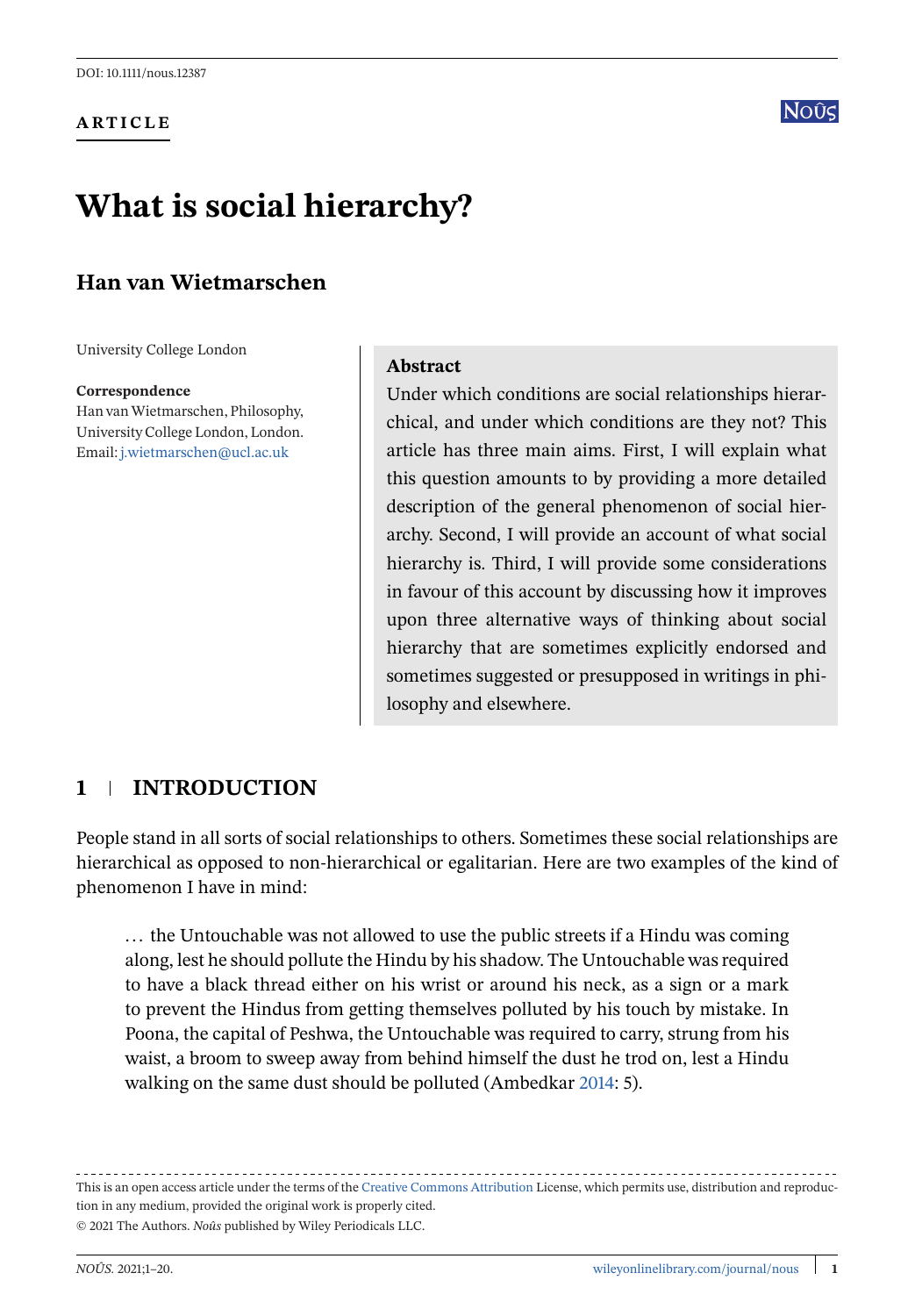#### *Q: When you got kicked out of the cool group, who did you hang out with?*

RYAN: I hung out with, like, the wannabees of the cool kids. For, like, a couple of weeks. And then my old friends said, "This guy's okay," and they let me back in. And then I was back in the cool group.

#### *Q: So you didn't go down to the medium kids?*

RYAN: No. I knew that if I hung out with the medium kids for too long I was never going to get back into the cool group.

#### *Q: So the wannabees of the cool kids are higher up than the medium kids?*

RYAN: Yeah. Because they're like risking it, they're just enough trying to be cool that they are noticed. And sometimes the cool kids let them in. So they're kind of on the map, the edges (Adler & Adler [1998:](#page-17-0) 84).

We readily identify social relationships described in these examples as hierarchical. In addition, we share a rich vocabulary to talk about social relationships of this kind. We say that people are above, below, behind, or in front of others; people rise and fall; we are looked up to and down upon. We speak of superiority and inferiority, and of people being treated or regarded as more, less, better, or worse than others. We talk about differences in status, standing, rank, position, and respect. All of this is familiar from everyday language, but the social sciences introduce various terms as well. Henrich and Gil-White [\(2001\)](#page-18-0), for example, write about social asymmetries; Fiske [\(2011\)](#page-18-0) about the vertical and horizontal dimensions of social relationships; Ridgeway and Balkwell [\(1997:](#page-18-0) 15) about differences in the degree to which people are worthy in society. Not all of this language always fits every particular instance equally well, but it is nonetheless the case that we have a body of language to refer to the general phenomenon of social hierarchy.

The central question of this article is: what is social hierarchy? Under which conditions are social relationships hierarchical, and under which conditions are they not? I have three main aims. First, I will provide a more detailed description of the general phenomenon of social hierarchy (§2). Second, I will provide an account of what social hierarchy is (§3). Third, I will provide some considerations in favour of this account by discussing how it improves upon three alternative ways of thinking about social hierarchy that are sometimes explicitly endorsed and sometimes suggested or presupposed in writings in philosophy and elsewhere (§4).

## **2 THE PHENOMENON OF SOCIAL HIERARCHY**

Persons can occupy various social positions[.](#page-15-0)<sup>1</sup> We can think of pluralities of individuals and the social relationships they stand in as forming networks, with the nodes representing persons, and the connections between nodes representing (different kinds of) social relationships. At a sufficiently fine-grained level of analysis, the full complement of social relationships any given person stands in to others in any realistic social network is bound to be unique. It is often possible, however, to identify structural similarities between the sets of social relationships in which different participants in the network stand to the other participants. On a hospital ward, all of the nurses may relate in similar ways to one another, and to the other participants in the network—medical assistants, residents, attending physicians, and so on. The term 'social position' refers to such structurally similar locations in social networks[.](#page-15-0)<sup>2</sup>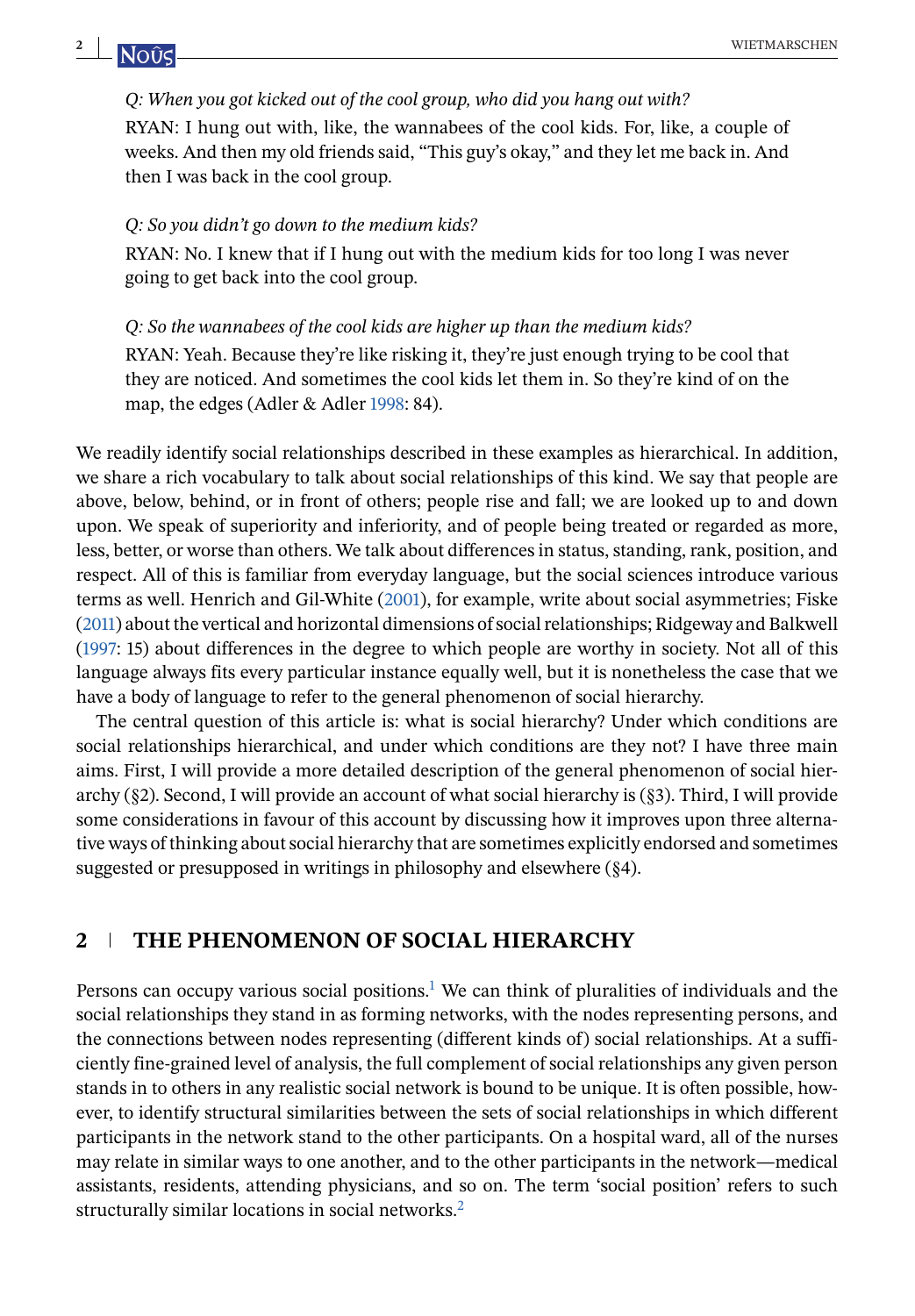Occupying one or another social position in a given social network has a range of implications for how you interact with other participants and for how they interact with you. In early modern Germany, for example, in one's social interaction with an executioner, one would avoid all physical contact with him, treat his touch as contagious, and approach him with hostility (Spierenburg [1984\)](#page-19-0). Of course, how one responds to a person in a given social position will depend on one's own social position and on various other circumstances. Convicts, commoners, lords, and the executioner's wife all relate to him in different ways, and will do so differently depending on whether he is performing an execution or simply walking through town. I will refer to such implications as the *incidents* of a social position. The incidents of any real social position are bound to be highly complex, but it is in principle possible to give a full specification of the incidents of any given social position[.](#page-16-0)<sup>3</sup>

Since persons can be members of several collections of individuals, they can also occupy several distinct social positions at the same time. The collections of individuals at issue in this article will have a certain degree of salience. We might look at the the members of tribes, clubs, or platoons, for example, or the inhabitants of communes or villages, or the workers in a particular work place. I will speak of distinct salient sets of persons and the social relations between them as distinct*social contexts*. A person may occupy the position of guard in the social context of a prison, mother or father in the family, and volunteer in church. Although it is possible that persons occupy salient social positions in a social network defined over an entire political society—perhaps persons occupy one or another social class—there is no sense in which we can "aggregate" a person's various social positions so that we can assign a single overall social position to each person. This means that individuals may occupy a number of different positions, high and low, in a variety of social hierarchies, but there is no such thing as a person's overall or aggregate social standing[.](#page-16-0)<sup>4</sup>

We can now state the central question of this article in a more precise way. Suppose that we can, for a given social context, identify each distinct social position in it, and that we can provide a complete specification of the incidents of each social position. Suppose further that we can provide these specifications in terms that are in themselves neutral with regard to the presence or absence of social hierarchy[.](#page-16-0)<sup>5</sup> Given such a description of a social context, my question is under which conditions the participants in that social context are hierarchically ordered. This indicates that one central feature of social hierarchy that an adequate account needs to explain is *valence*: social positions in a social hierarchy are not merely different; their occupants are situated "above" and "below" one another[.](#page-16-0)<sup>6</sup>

I identify two further facts about social hierarchy that an adequate theory needs to be able to explain. The first is that the incidents of the different social positions in social hierarchies characteristically include distinctive requirements or normative expectations[.](#page-16-0)<sup>7</sup> People not only *in fact* display different patterns of attitude and behaviour towards others depending on their own and those others' social positions; they also, in a sense to be explained, *should*. The example from *Annihilation of Caste* outlines some of the requirements that apply to "Untouchables,["](#page-16-0)<sup>8</sup> and cool kids are expected to join the clique leader in derisive behaviour towards others (Adler & Adler [1998:](#page-17-0) 66–68). These examples most explicitly concern behaviour; the following illustrates some of the attitudes that may be required of us:

"Yes, Miss Elizabeth, you will have the honour of seeing Lady Catherine de Bourgh on the ensuing Sunday at church, and I need not say you will be delighted with her. She is all affability and condescension, and I doubt not but you will be honoured with some portion of her notice when service is over. I have scarcely any hesitation in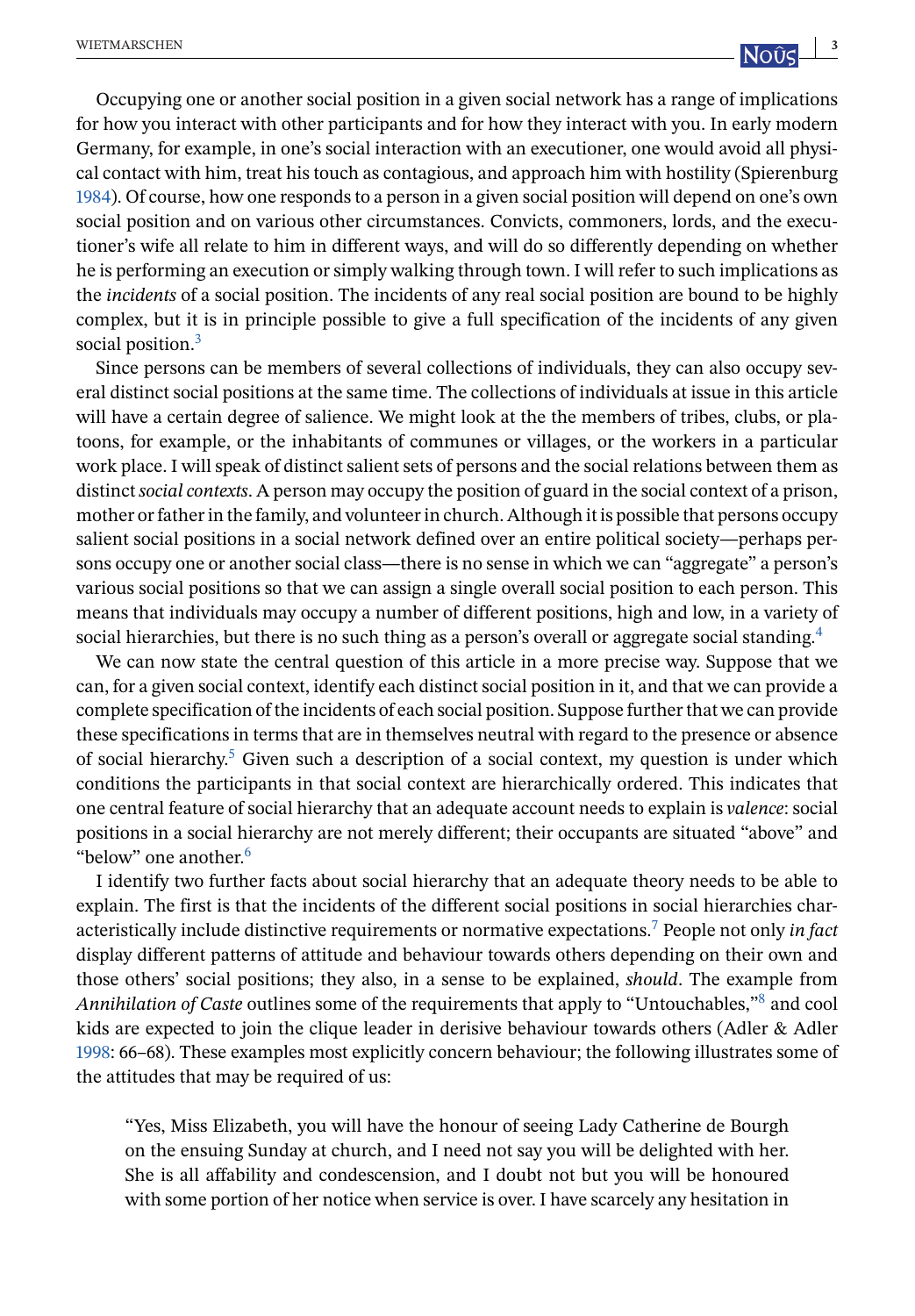saying that she will include you and my sister Maria in every invitation with which she honours us during your stay here" (Austen, [1882:](#page-18-0) 135).

Elizabeth is not merely predicted to be delighted with and to feel honoured by Lady de Bourgh; this is normatively expected of her. Likewise, people in various positions may be expected to believe or want certain things, or to be ashamed, disgusted, or in awe of themselves or others.

The second fact about social hierarchy is that people are often powerfully motivated by considerations of social hierarchy. First, where social mobility is possible, people often aspire to occupy higher rather than lower social positions. People frequently try to rise in social position—wannabe kids aim to be cool kids, ladies to be duchesses. Such elevations give rise to characteristic emotions of pride and self-esteem in those moving up; envy, admiration, and anger in those left behind. Less ambitious individuals may at least try not to fall in social position, where such lowerings are often experienced as shameful, humiliating, demeaning, or degrading[.](#page-16-0)<sup>9</sup> Second, even where social mobility is difficult or impossible, participants in social hierarchies often care a great deal about being treated and regarded in a manner that is befitting the social position they take themselves to be in. Moreover, this concern is asymmetrical: it is a lot less painful to be treated and regarded as if one occupies a higher social position than a lower one. The former might be flattering, perhaps embarrassing; the latter is often perceived as an insult and an occasion for anger or shame. We care about the appropriate social responses not just for ourselves but also for third parties. Those who go around acting as though they belong to a higher station than they actually occupy are seen as arrogant or as not knowing their place. It is vexing when our social equals are treated and regarded by others as though they are above us. Transgressions of this kind can be met with a variety of social sanctions. These kinds of motivational phenomena are not uniform; they can vary from one person to another and from one social hierarchy to another. Still, the fact that our navigation of various social hierarchies is commonly associated with strong motivations and emotions is a fact that an account of social hierarchy should be able to explain.

# **3 SOCIAL NORMS AND VALUING PERSONS**

# **3.1 Social hierarchy and social norms**

In this section, I provide an account of social hierarchy that has two main parts. First, I propose that social hierarchies are constituted by sets of operative social norms. For the purpose of my discussion in this article, I will rely on Bicchieri's informal account of what social norms are:

A social norm is a rule of behaviour such that individuals prefer to conform to it on condition that they believe (a) most people in their reference network conform to it (empirical expectation), and (b) that most people in their reference network believe they ought to conform to it (normative expectation) (Bicchieri [2017:](#page-18-0) 34)[.](#page-16-0)<sup>10</sup>

I will call a social norm *operative* (as opposed to latent) in a given social context if both conditions are met for the participants in that context; that is, if the participants have the relevant empirical and normative expectations[.](#page-16-0) $11$  Of course, the nature of social norms is itself disputed, but my account of social hierarchy can, I believe, be made compatible with a range of different views[.](#page-16-0)12 I make one key amendment to Bicchieri's account: in my view, social norms can demand not only that individuals behave in certain ways, but also that individuals display various

<span id="page-3-0"></span>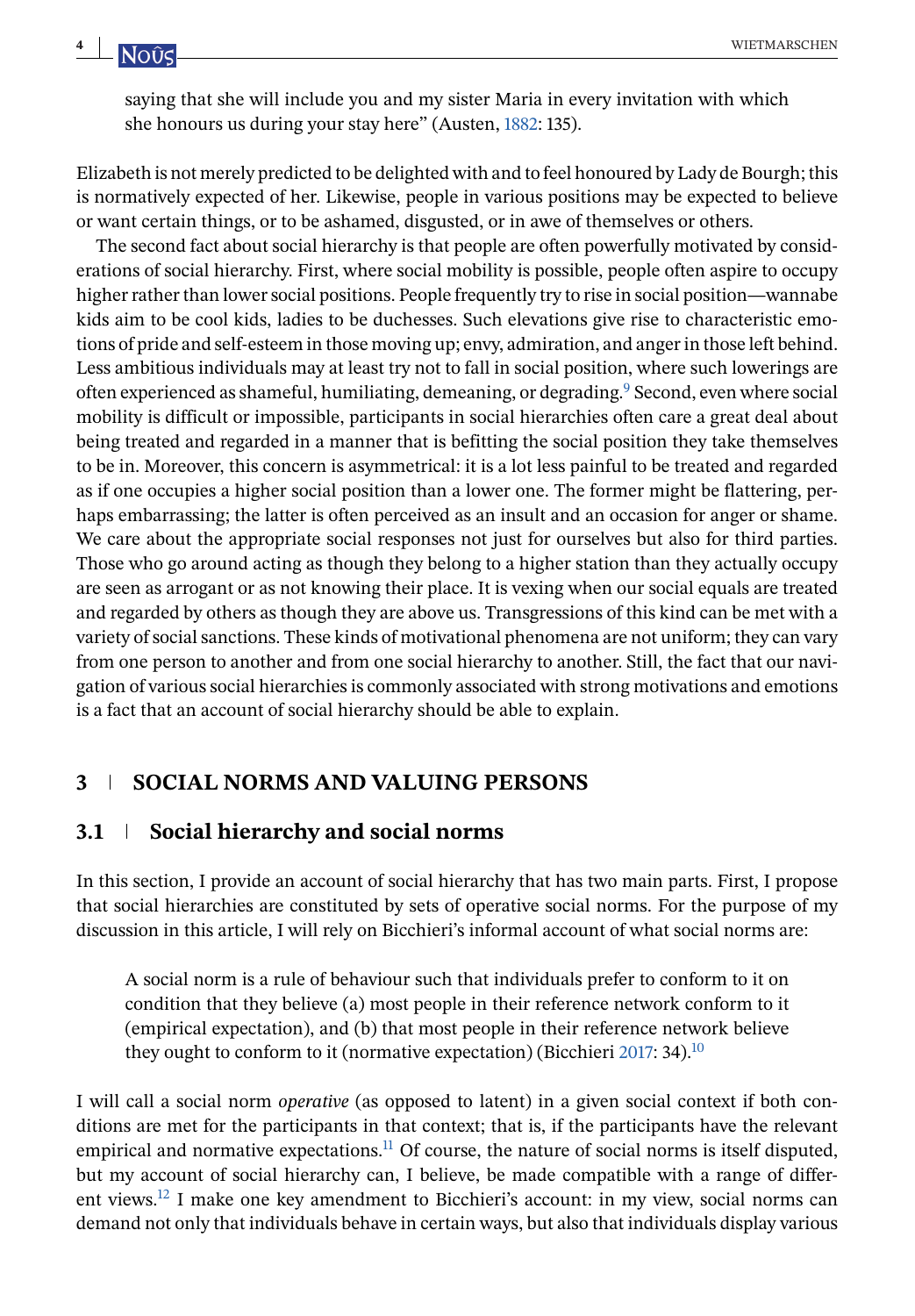dispositions, emotions, feelings, or other attitudes. Social norms surrounding the death of loved ones, for example, may demand that we grieve for them, where grief is not simply a matter of displaying certain kinds of behaviour[.](#page-16-0)<sup>13</sup>

Social hierarchies are sets of operative social norms that demand clusters of attitude and behaviour from the various participants in a given social context. Occupants of different social positions are subject to different requirements, and the attitudes and behaviour demanded of them varies depending on the social position of the individuals they interact with. The social requirements that apply to "Untouchables," for example, are sharply different from those that apply to Brahmins, and "Untouchables" are required to respond very differently to Brahmins than to other "Untouchables." Similar remarks can be made about the participants in my other examples. However, mere differences in the social requirements that apply to different participants in a given social context do not entail the presence of social hierarchy. Think, for example, of team members in a workplace, each with their own professional role. They may each be socially expected to perform their distinctive tasks, but nonetheless relate to one another as equals. In other words, the proposal to think of social hierarchies as sets of operative social norms leaves the valence of hierarchy unexplained. The second part of my view explains that feature.

Before I turn to the second part, I describe three important benefits of the role of social norms in my account. First, it provides a straightforward explanation for the fact that social hierarchies characteristically involve social expectations. As my examples illustrate, participants in a variety of social hierarchies are socially expected, required, demanded, or asked to behave in certain ways and to have certain attitudes. My account explains this in terms of social norms. This explanation properly accounts for the way in which these expectations are normative. The "Untouchable" should wear a broom, the vassal should provide military service for his lord, Elizabeth should feel honoured by Lady de Bourgh's invitations in the sense that these things are required of them by operative social norms. It does not follow that these individuals have all-things-considered reason to conform, nor that they are morally required to do so or that they should in some more general normative sense.

Second, it partly explains why people are often strongly motivated by considerations of social hierarchy. It is part of the structure of social norms that people prefer to comply with them conditional on certain empirical and normative expectations. This feature of social norms explains why people are often motivated to act in conformity to the social expectations that attach to their social positions. It also explains why people care about whether others conform to the expectations associated with their roles, and why we are frequently prepared to sanction others for failures in compliance: in doing so, we participate in the enforcement of the social norms that are operative within our social context[.](#page-16-0)<sup>14</sup> This does not explain the full range of our social hierarchy-related motivations. Most importantly, it does not explain why we might aim to rise in social position, and why we might be especially averse to degradation. The second part of my account is needed to explain these further motivational features.

Third, social norms identify relevant social contexts. As far as social hierarchies are concerned, distinct social contexts are groups of individuals covered by distinct sets of operative social norms. This helps explain how one individual can occupy several positions, high and low, in a number of distinct social hierarchies—the same person may be a high-status member of an online gaming community, say, while being an outcast at school. This is possible because different groups of individuals, or even the same group of individuals in different circumstances, can be regulated by different social norms requiring different patterns of attitude and behaviour. It also helps avoid a problem of proliferation. On some views, hierarchies of esteem or power are constituted by inequalities of esteem or power, regardless of whether those inequalities are supported by social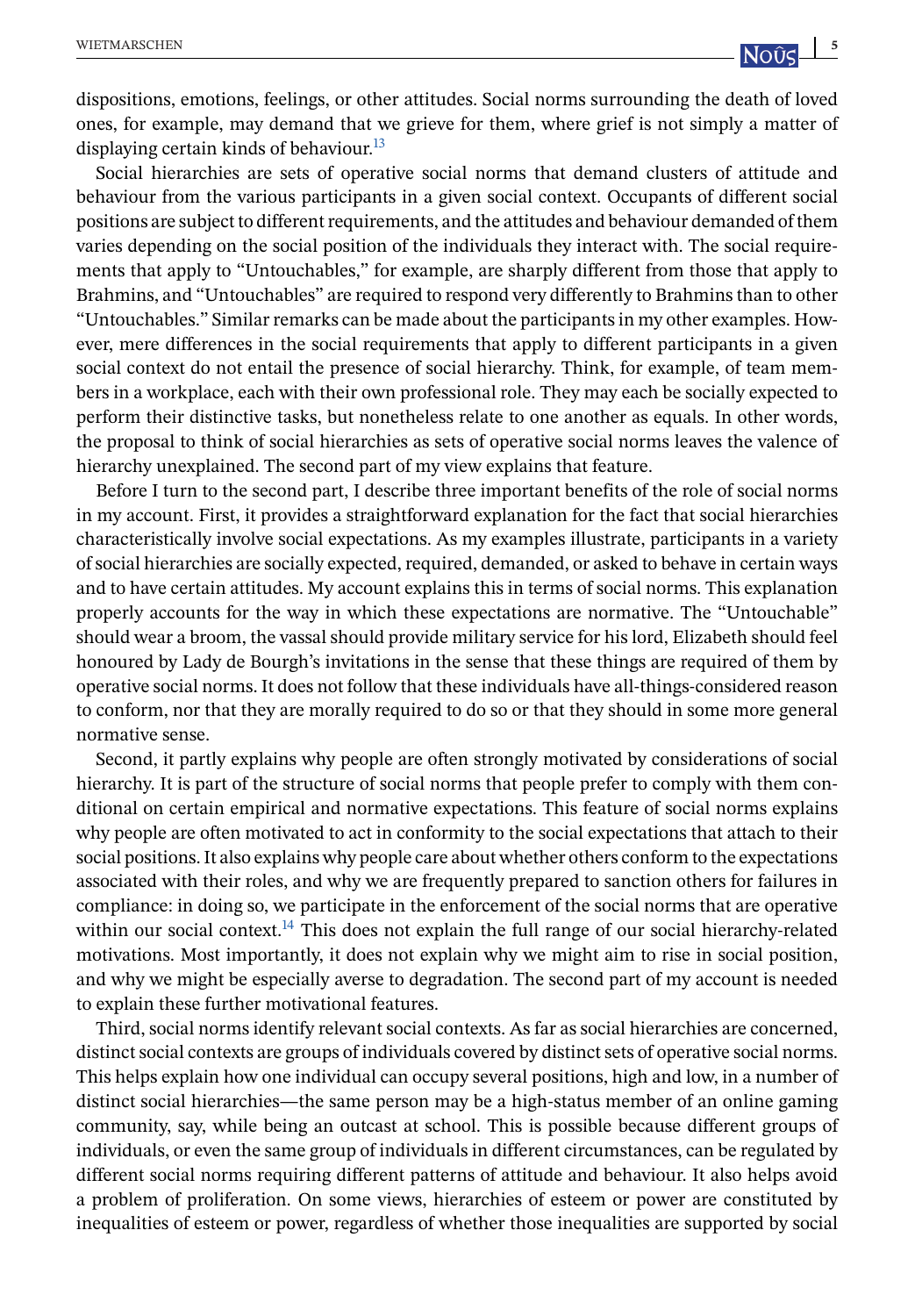norms. Such views tend to generate social hierarchies everywhere. We may think of hierarchies of power, for example, in terms of the overall amount of power each person has. I might then count as below the current president of Chile but above a factory worker in Japan in a single social hierarchy, provided I have less overall power than the president but more than the worker. Hierarchies of esteem can be thought of in terms of third party assessment: one musician outranks another in an esteem hierarchy, say, when the former is more highly esteemed than the latter by their listeners. Such views can produce the result that each time anyone has greater esteem for one person than another, this creates a mini-hierarchy between those two people. Of course, views of these kinds may add further constraints to limit this kind of proliferation, but my understanding of social hierarchies as sets of operative social norms does this for my view.

## **3.2 Valuing persons more than others**

The key feature of social hierarchy that remains to be explained is valence. Under which conditions does a set of operative social norms that governs the social relationships between the occupants of different social positions hierarchically order those social positions? The second part of my proposal says that a social position A is "higher than" or "above" social position B if and only if, for the participants in the relevant social network, when they display the norm-required complexes of attitude and behaviour they thereby and to that extent value the occupants of A more than the occupants of B. To illustrate this proposal, take a prestige hierarchy among professional tennis players. My view would say that such a hierarchy is constituted by a set of social norms asking the participating players to respond to one another in various ways. Most importantly, participants are expected to display different patterns of admiration, emulation, praise, attention, and so on, towards different people with whom they interact. When participants respond to different players with different levels of praise and admiration, they thereby and to that extent value them more or less as tennis players. Players are located in higher and lower positions in the hierarchy depending on how highly they are socially required to be esteemed in this sense.

One immediate objection to my proposal is that the presence of social hierarchy is clearly compatible with some participants valuing certain occupants of lower social positions more than the occupants of higher social positions. Take, for example, a hospital setting in which a group of surgeons occupy a relatively high social position, and the nursing staff a lower social position. One of the surgeons might be married to one of the nurses, such that she values her spouse more, not only compared to the other nurses, but also compared to her fellow surgeons. Cases like this do not present counterexamples to my proposal. The reason is that the social norms regulating the relationships between surgeons and nurses do not ask of the surgeon that she displays a pattern of behaviour and attitude that constitutes her valuing her spouse more than her colleagues. As a surgeon, within the social context of the hospital, she may be expected to direct and make demands of the nurses, to overrule them in cases of disagreement, and to prioritise her time over theirs, and she may be expected to do none of these things in relation to her fellow surgeons. To display such a pattern of behaviour and attitude is, taken by itself, for her to value her fellow surgeons more than the nurses, within the social context of the hospital. The applicable social norms may nonetheless permit the surgeon to have a special relationship of love, care, and concern with one of the nurses, as long as the surgeon does not violate social expectations by, for example, favouring her spouse in workplace decision-making.

What does it mean to value one person more than another? I will start with the idea of objects being valuable. My pocket knife is valuable. Setting aside the question of whether my pocket knife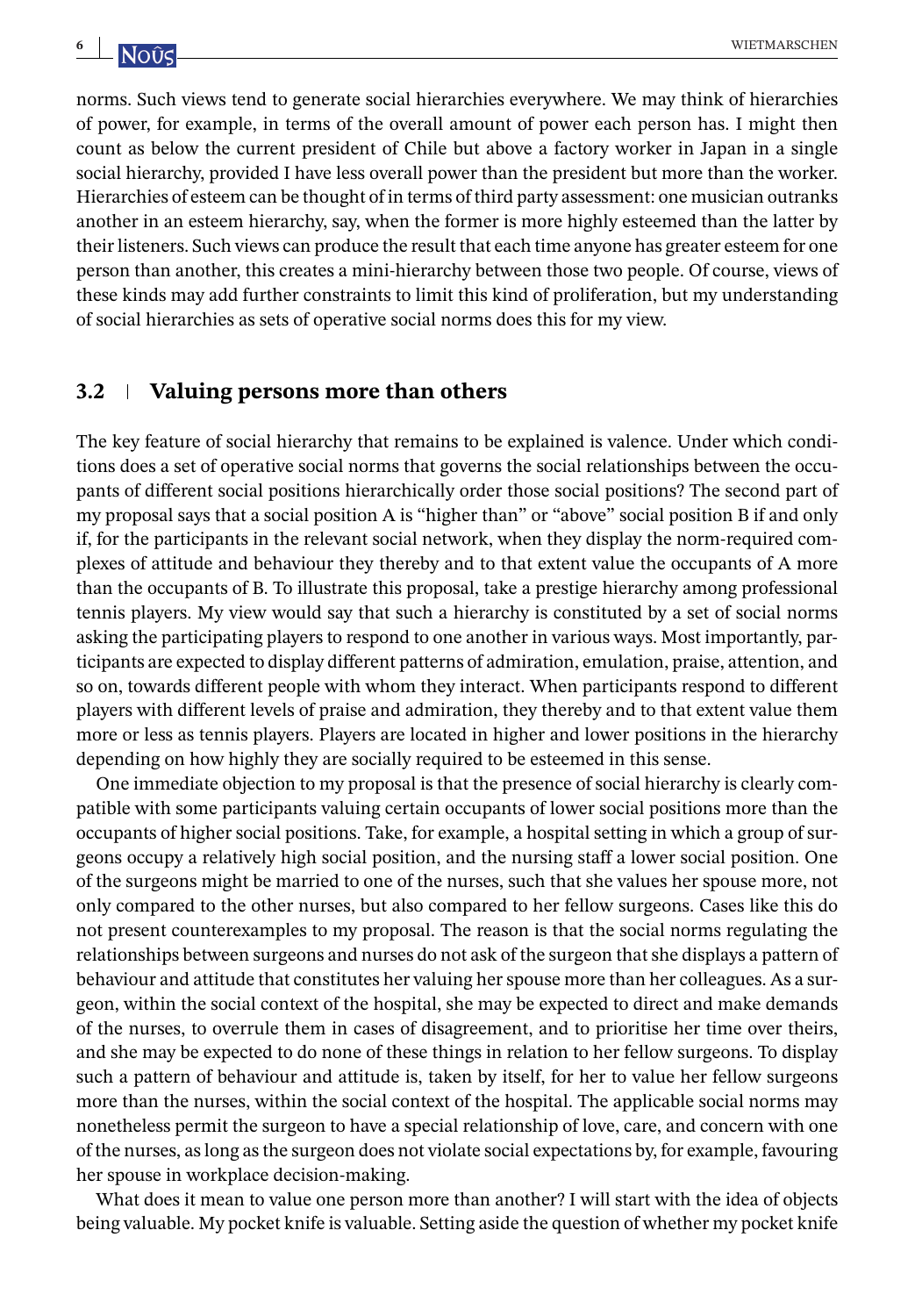another, then we value the person in that way.

could be just plain good, it can be good in various ways. It might be good as a cutting tool, for example, or as a collector's item. One implication of an object being valuable in one way or another is that we have reasons to hold certain attitudes towards it and to act in certain ways in regard to it, or that certain complexes of attitude and behaviour towards the object would be fitting or appropriate[.](#page-16-0)<sup>15</sup> Persons can also be valuable in different ways. A person might be valuable as a member of the team, as a tennis player, and perhaps also as a person. Each way in which a person is valuable entails that we have reasons to hold certain attitudes towards her and act in certain ways in regard to her, or that a certain complex of attitude and behaviour towards that person is fitting. For example, we might have reasons or it might be fitting to hire her as a tennis coach, or to praise her for her contribution to the team effort. From now on, I will speak about this in terms of fitting complexes of attitude and behaviour, rather than in terms of reasons, but nothing important hangs on this choice for my purposes here. When we display a complex of attitude and behaviour towards a person that is rendered fitting by that person's being valuable in one way or

The next step is the idea of valuing one person more than another. I will not address the question of whether one person can be just plain better than another, but persons can be better than one another in various ways or respects. One person may be a better member of the team than another, say, or better as a parent or as a tennis player. The different degrees to which persons are valuable in such ways render different complexes of attitude and behaviour fitting towards those persons. As a result, we can, for example, value one person more as a parent than another by displaying a complex of attitude and behaviour towards that person that is rendered appropriate by their greater value as a parent, and that would not be fitting if they would merely be as valuable as a parent as the other person is. I have no general account of the kinds of attitudes and behaviours that can constitute valuing persons, but it would seem that we commonly do so by, for example, praising, emulating, admiring, respecting, supporting, caring for, attending to, loving, and honouring them. At the other end, common ways to respond to persons as though we disvalue them include disrespecting, humiliating, ignoring, blaming, ridiculing, ostracising, or having contempt for them.

So far, I have only looked at cases in which valuing objects more or less corresponds to differences in value. It is important for my account of social hierarchy that such correspondence need not be in place. In general, we can value things even though they lack the value that would make our response fitting. I might highly value my pocket knife as a collector's item, even though it in fact is a cheap replica. Likewise, we can highly value people as team members, parents, or tennis players even though they are poor team members, parents, and tennis players. We do so by displaying the complexes of behaviour and attitude towards them that would be fitting if they were valuable in the corresponding way. As a consequence, my view can account for cases in which the relative standing of persons in a social hierarchy does not correspond to underlying differences in value. Furthermore, we can value people, and objects generally, without believing them to be correspondingly valuable[.](#page-17-0)<sup>16</sup> As participants in a prestige hierarchy, for example, we can, on my view, emulate, admire, or esteem a person without believing that the person is correspondingly admirable or estimable. We may value persons in these ways because this is required of us by social norms, and because we would like to avoid various social sanctions.

In sum, my proposal is that a social position A is hierarchically ordered above social position B just when it is true for the participants in the relevant social context that if they display the socially expected complexes of attitude and behaviour, they thereby and to that extent value the occupants of position A more than the occupants of position B. Persons can be valuable in different ways, so the question naturally arises: which ways of being valuable are relevant for social hierarchy?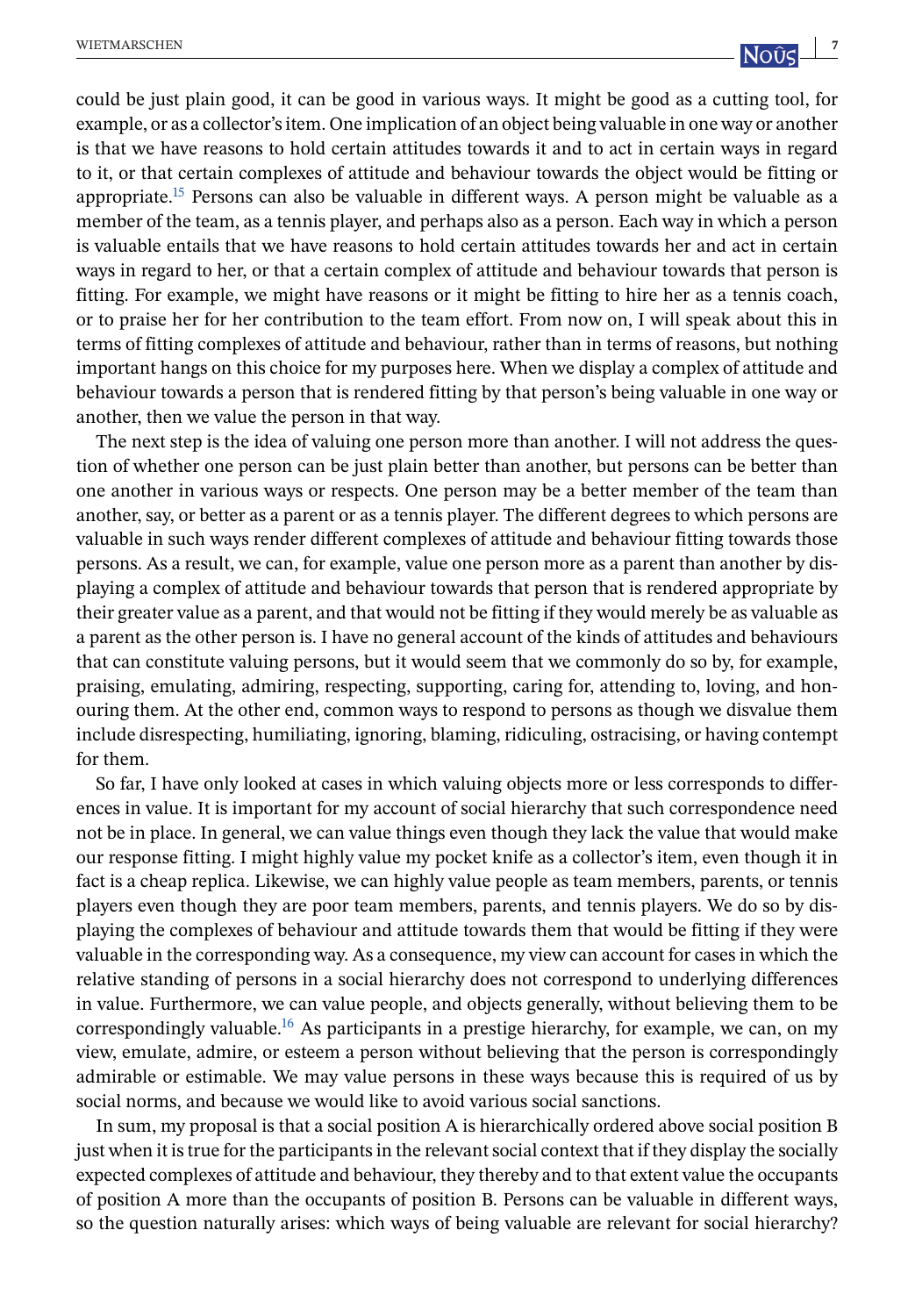My view is that social hierarchies can be built around *any* respect in which persons can be more valuable than others. In some social contexts, people are socially expected to treat different people as more or less honourable, pure, or courageous; in other contexts as better or worse tennis players, dog trainers, and so on.

This flexibility allows the account to explain the wide variety of hierarchical social structures, but it also leads to some puzzles. In some social contexts, the operative social norms demand patterns of attitude and behaviour that amount to valuing different individuals in different ways. The cardiologist is expected to be respected, appreciated, and deferred to when it comes to cardiology, the gynaecologist when it comes to gynaecology, and so on. By itself, this does not constitute a social hierarchy. We should look at the patterns of attitude and behaviour demanded by all the social norms operative in the context together and see whether they involve some individuals being valued more than others. Individuals being valued in different ways does not show this to be the case. This suggests an objection to my proposal, however. Might it not be the case that in clearly hierarchical social structures people are also expected to be valued in their different roles? In a feudal system, peasants may be valued as peasants, lords as lords; in a caste system, each individual may be expected to be valued as an occupant of their distinctive caste position. My answer is that in such cases, the full set of operative social norms in the relevant context do not just require that individuals are valued as occupants of their distinct roles, but also that the occupants of some roles are valued more than others. The full set of social norms does not just require that peasants are appreciated as peasants and lords as lords; it also requires patterns of attitude and behaviour that amount to valuing lords more than peasants[.](#page-17-0) $^{17}$ 

One advantage of the resulting account is that it explains why people often seek to rise, or at least not to fall, in social position. On my view, in doing so, people aim to occupy social positions in which they are valued by others more rather than less. Our desire to be valued by others may in turn have different sources. First, we may value this instrumentally: being highly valued by others is often associated with various advantages that we may desire for social hierarchy-independent reasons. Second, we may value this for epistemic reasons: being highly valued by others may give us reason to believe that we *are* highly valuable. In this way, the attainment of rank in a social hierarchy may satisfy our desire for a kind of self-esteem. Third, it is not unreasonable to suppose that we often care intrinsically about how we are being valued by others. We may wish to be valued more, rather than less, or in keeping with how valuable we deem ourselves to be, and many of us may desire to be valued more than other people. Taken together, the social norm component and the valuing component of my account offer a promising set of resources to explain why we are often strongly motivated by considerations of social hierarchy.

## **3.3 Problems of underinclusion**

Each part of my account of social hierarchy may seem to make it underinclusive in its own way. I have illustrated the second part of the account using an example of a prestige hierarchy, which in some respects in the easiest case for my view. It may seem difficult for me to account for social hierarchies that are largely constituted by asymmetrical *de facto* authority relationships or by dominance relationships.

Think, first, of a military unit with a clearly defined chain of command, in which sergeants have a certain degree of *de facto* authority over privates, but not the other way around. Sergeants occupy a higher place in the social hierarchy internal to the military unit than the privates, but it may seem that the recognition of the relevant *de facto* authority relationships does not constitute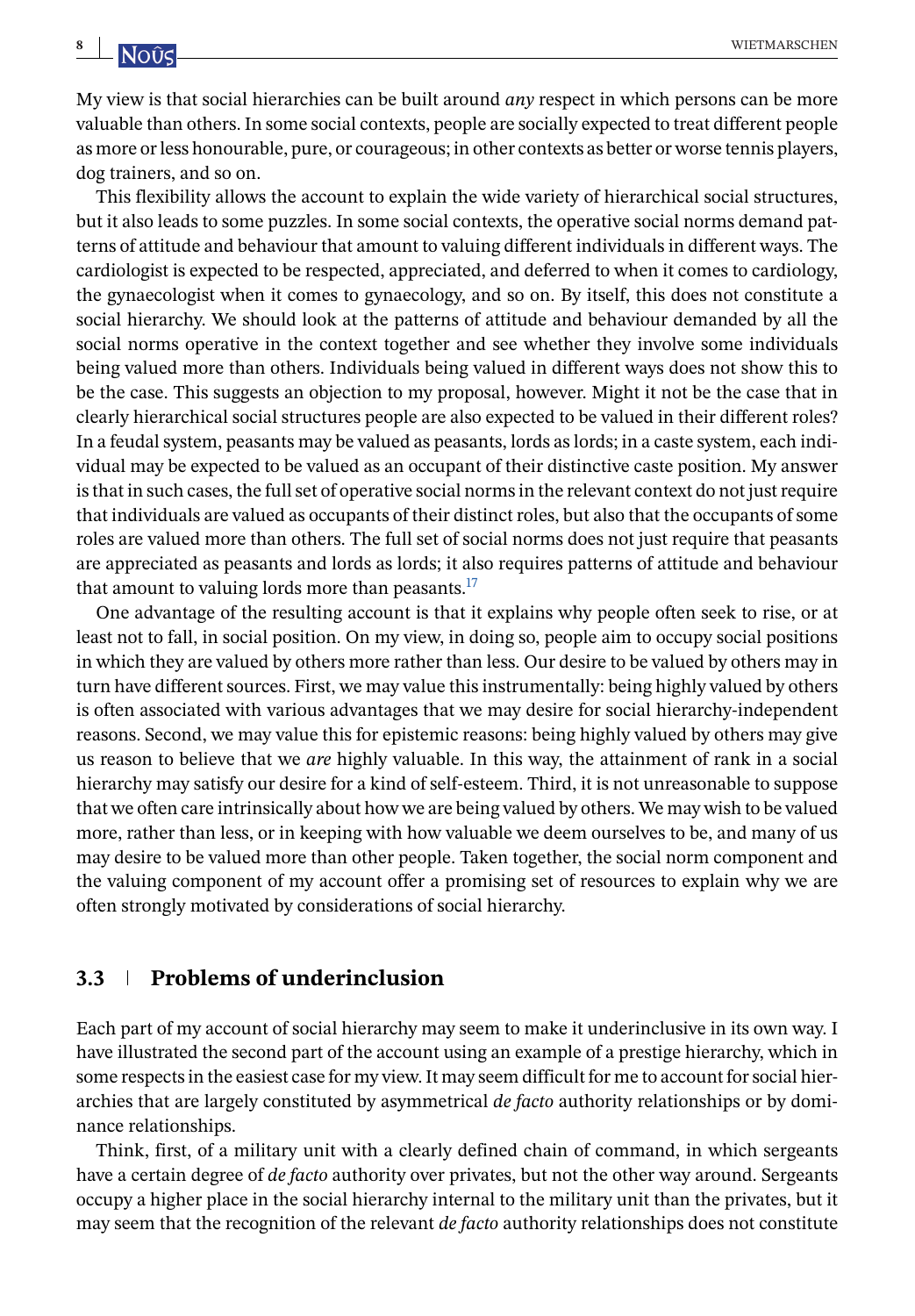a way of valuing sergeants more than privates. My response is that having legitimate practical authority is a way for persons to be valuable, such that ascribing greater authority to one person than to another is to value that person more than the other. One part of the motivation for this view is that we, as persons, are capable of practical deliberation and decision-making, and the recognition of a certain degree of authority over our own affairs is one way of valuing persons as reasoning agents—it is a way of respecting persons. We also deliberate about what other persons are to do, so that to ascribe authority to a person to determine how others are to act is another way of valuing them as practically reasoning agents. The asymmetrical ascription of authority can then plausibly count as a way of valuing some people more than others.

Second, dominance hierarchies also seem difficult to fit into my account. Whether this is the case depends on how we understand dominance relationships. In some areas of research, one individual is said to dominate another when the former attacks or threatens to attack the latter more often than the other way around, and where the latter typically does not respond with aggression. Pecking orders among hens are an example of this, but relationships of this kind are found in many species[.](#page-17-0)<sup>18</sup> A possible example among human beings is the medieval raid, a common form of warfare in which aristocratic knights—on horseback and fully armed—would pillage large areas of farm land, burning crops and villages, and attacking unarmed and defenceless peasants (Lynn [2003:](#page-18-0) chapter 3). Those peasants would have lords of their own, and would stand in hierarchical relationships to those lords, but they would confront a foreign knight not as someone owed loyalty or deference, but simply as someone with the capacity to apply overwhelming force. My view does not consider dominance relationships, understood in this thin sense, to be instances of social hierarchy. However, I do not consider this to be a fault of my proposal: I take there to be an important difference between social hierarchy and the sheer exercise of force or physical aggression. The notion of dominance is also frequently used to describe a more socially complex phenomenon (for example, by Martin [\(2009:](#page-18-0) chapter 4)). On such views, dominance relationships between any two individuals are mediated by these individuals' understanding of the social network as a whole and their respective places within it. Further, both aggressive behaviour and nonaggressive responses are to a large extent ritualised. The patterns of interaction that characterise individuals in different positions in a dominance hierarchy often involve displays of dominance answered by displays of submission rather than the direct exercise of physical violence. Such displays can take a wide range of different forms, with a common association between dominance and making oneself physically taller or higher, and between submission and physically lowering oneself. Interactions of this kind are in turn frequently described in terms of respect; a failure to submit to a gang leader, for example, is understood as a form of disrespect. Such ritualised displays of dominance and submission, understood by their agents as demands for and indicators of respect, have a much stronger claim to being ways of valuing some persons more than others than sheer asymmetries in the application of force.

These considerations also go some way towards answering a different complaint of underinclusiveness. The idea that social hierarchy is a social norm-governed phenomenon seems to mistakenly exclude social relationships in which there are sharp asymmetries of power or esteem, but in which there are no social norms requiring differential responses. The first part of my answer, suggested by the previous paragraph, is that many of the inequalities in esteem, power, or other factors that we wish to count as instances of social hierarchy are in fact not mere inequalities but are part of more complex social phenomena structured by social norms. Second, counting inequalities or esteem, power, and other factors as instances of social hierarchy *tout court* would produce an objectionable proliferation of social hierarchies. Third, my view is able to meet the objection part way by saying that inequalities in esteem, power, and the like are very closely related to the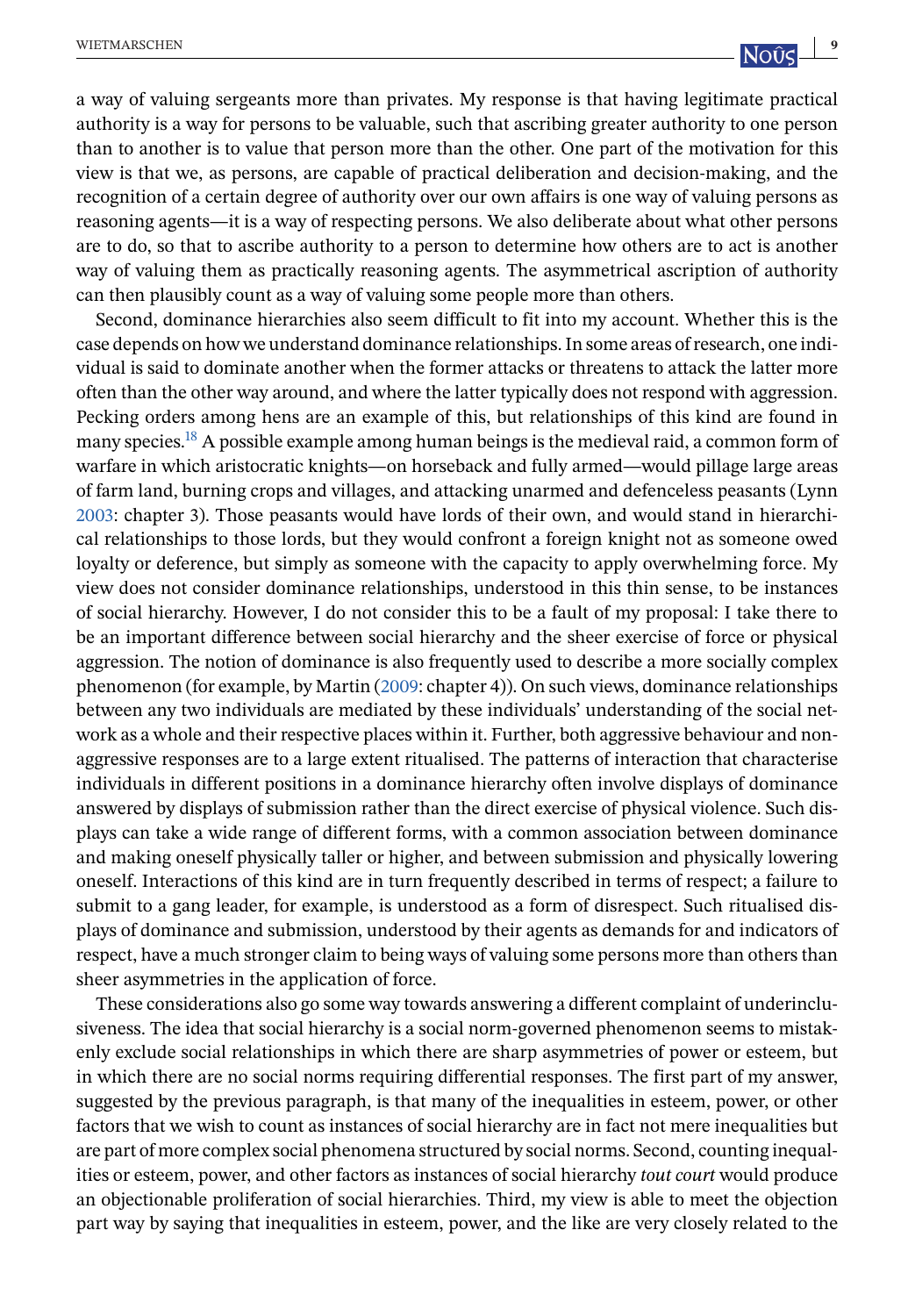phenomenon of social hierarchy: these inequalities are such that operative social norms requiring them are social hierarchies.

## **4 DIMENSIONS, ADVANTAGE, AND IMPORTANCE**

It is hard to provide a direct argument for my account of social hierarchy. In this section, I aim to provide some considerations in favour of accepting it by indicating how it avoids some of the problems of three alternative views.

## **4.1 Dimensions and skepticism**

The first view I will consider holds that social hierarchy has a number of distinct dimensions, aspects, or elements. Such views are especially common among philosophers writing on social or relational egalitarianism. Anderson proposes 'three types or dimensions of social hierarchy: of authority, esteem, and standing' [\(2017:](#page-18-0) 3); Kolodny writes that social hierarchy 'has to do with' relative power, *de facto* authority, and consideration [\(2014:](#page-18-0) 295–6); and Viehoff [\(2014:](#page-19-0) 357) holds that equal control over a relationship is a distinctive element of relational equality, where equal freedom, consideration, and rights are other elements. Views of this kind are also found, however, in certain areas of social psychology and sociology. Blader and Chen, for example, list social status, power, socioeconomic status, dominance, prestige, influence, and leadership as distinct dimensions of social hierarchy [\(2014:](#page-18-0) 74).

Proposed lists vary, but four social phenomena tend to recur as the main proposed dimensions. Dominance relationships centrally involve patterns of interaction in which the aggression of some individuals is answered by the submission of others. In asymmetrical (*de facto*) authority relationships some persons are taken to have greater standing than others to issue obligation-generating commands. Differences in prestige are a matter of the extent to which persons are esteemed in a given social group. Finally, in systems of honour, participants are expected to display respect and deference to the dignity associated with different social positions[.](#page-17-0)<sup>19</sup>

Whatever the exact list of proposed dimensions may be, the question remains how they add up to a general account of social hierarchy. When authors provide lists of this kind, it is not always clear how they intend them to be understood. One plausible way of reading at least some of these statements is as simply providing a list of common features of social hierarchy. The subsequent argument may then focus on one of these features. Kolodny's argument for democracy, for example, proceeds primarily in terms of asymmetrical authority relationships [\(2014\)](#page-18-0). For certain projects, this may be an entirely appropriate way of proceeding. Furthermore, I have no objection to the idea that the listed dimensions are indeed common features of social hierarchy. However, understood in this way, my question would not be answered: a list of common features of social hierarchy does not constitute a general account of the conditions under which social positions are hierarchically ordered.

Contrary to the likely intentions of most of their proponents, we could take these lists to provide necessary and sufficient conditions for the presence of social hierarchy. We could say that two given social positions are hierarchically ordered just when the incidents of these social positions include asymmetrical relationships of dominance, authority, prestige, or honour between their occupants. Such a proposal is problematic. An initial problem is that the resulting view has difficulty explaining the way in which social hierarchies typically include requirements or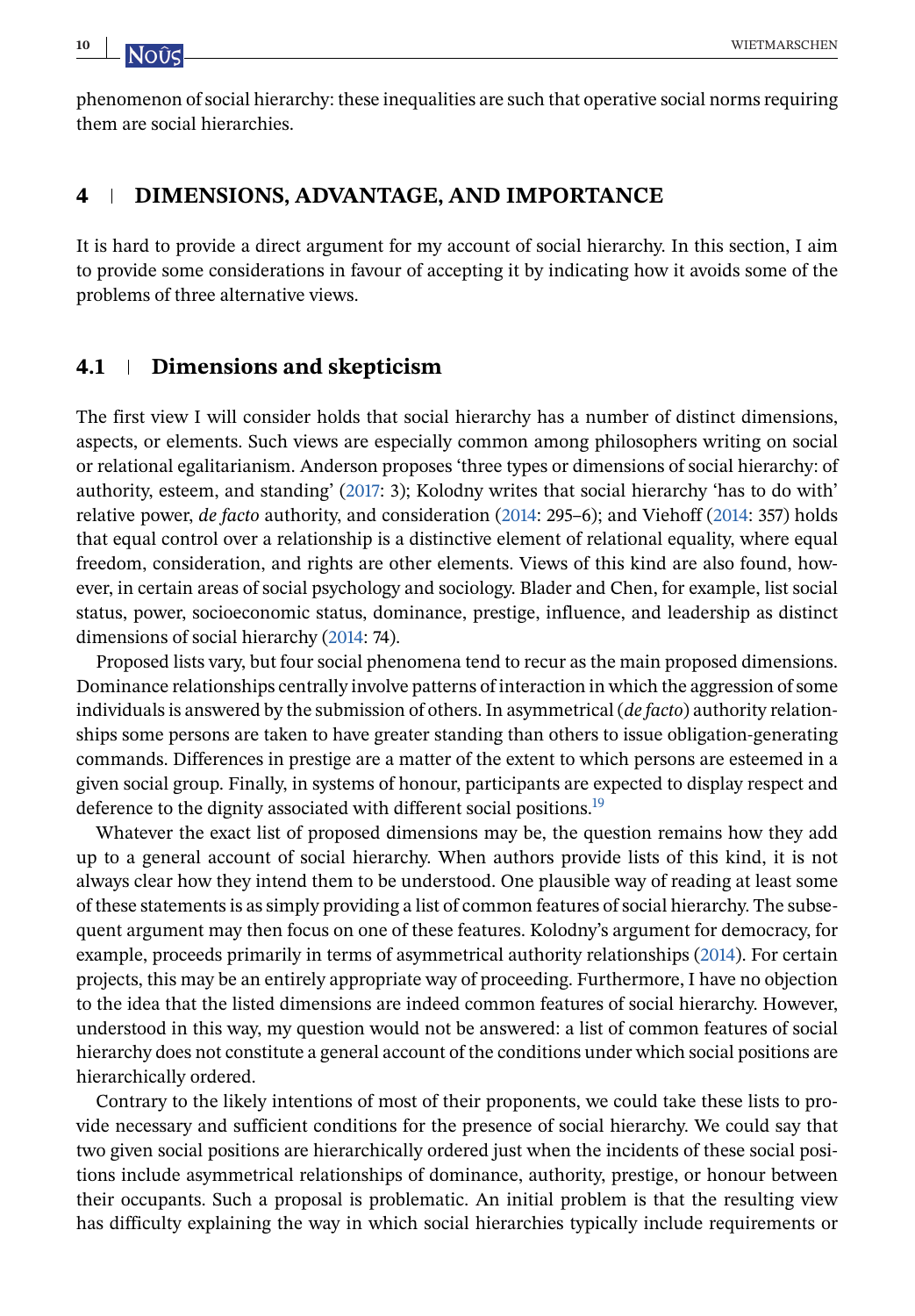normative expectations. This problem could straightforwardly be addressed, however, by accepting the first part of my proposal. The list of dimensions would then only take the place of the second part of my proposed view. A more significant problem is that a list of dimensions does not specify sufficient conditions for the presence of social hierarchy. One reason for this is that distinct dimensions may be present in a single social context and point in opposite directions. For example, a central idea in Dumont's description of the varna system is that Brahmins have a kind of spiritual authority or status and that Kshatriyas have temporal authority or power (1970: 71–72). A simple list of dimensions, the presence of which suffices for the presence of social hierarchy, would yield the inconsistent result that Brahmins are both above and below Kshatriyas. Some further set of conditions specifying how the different dimensions interact with one another would be needed to support Dumont's judgment that Brahmins are above Kshatriyas despite the fact that they submit to their temporal authority (1970: 69). Relatedly, *just* providing a list of dimensions, elements, or aspects produces an intellectually disappointing account of social hierarchy. Even if it is true that social hierarchy is often, perhaps even always, associated with asymmetries in dominance, authority, prestige, and honour, the view would say nothing about what unifies these phenomena. *Why* are these, and only these, asymmetries associated with social hierarchy?

This may suggest an alternative proposal. One might doubt that if we have adequate accounts of dominance, authority, prestige, and honour, there is anything further to be understood. One might think that there is nothing interesting that these social phenomena have in common, and that there is no substantial sense in which they are instances of a genuine social kind. This skeptical view provides a more interesting answer to my question, but I think we have at least some reason to be hesitant.

One reason is that, as I mentioned in the introduction, we have an elaborate vocabulary to describe social hierarchy. In many cases, the terms we use can be applied to many different kinds of social hierarchy, whether they revolve around authority, esteem, honour, or dominance. We might, for example, describe people as superiors or inferiors, as above or below us, or as higher or lower in rank, where such things could be said by nurses, wannabe kids, "Untouchables," or vassals. This observation is not just based on my own linguistic sensibilities; in academic writing on social hierarchy, similar terms are used to describe hierarchical social structures of different kinds. Writers often switch between terms, and group terms together, without further explanation or justification. Clifford Geertz provides a striking example of this: 'in deep [games], where the amounts of money are great, much more is at stake than material gain: namely, esteem, honour, dignity, respect—in a word, though in Bali a profoundly freighted word, status' (1993: 433). Gordon Wood writes of differences in title, rank, status, quality, and social position, all on the same page and without distinguishing between them [\(1993:](#page-19-0) 21). Examples of this kind are not difficult to find. Blader and Chen state that researchers in social psychology frequently equate status, power, dominance, influence, prestige, and rank [\(2014:](#page-18-0) 72). In short, there is a large literature with a long history spanning multiple disciplines that takes itself to be concerned with social hierarchies, such that we can discuss their causes and functions, how people move around in them, and so on. According to the skeptical view, both the academic literature and our everyday language of social hierarchy rest on a mistake: they group together social phenomena that are fundamentally distinct. This is a significant cost of the skeptical view.

Second, social hierarchies, whether they revolve around considerations of dominance, authority, prestige, or honour, occasion similar patterns of emotional response. Being lowered in rank is often experienced as humiliating, shameful, or degrading. This would be true of a person being stripped of their military rank, but also of a kid who is being kicked out of the cool group, or a lord being condemned to be hanged like a common criminal (see Whitman [2002:](#page-19-0) 160). Elevation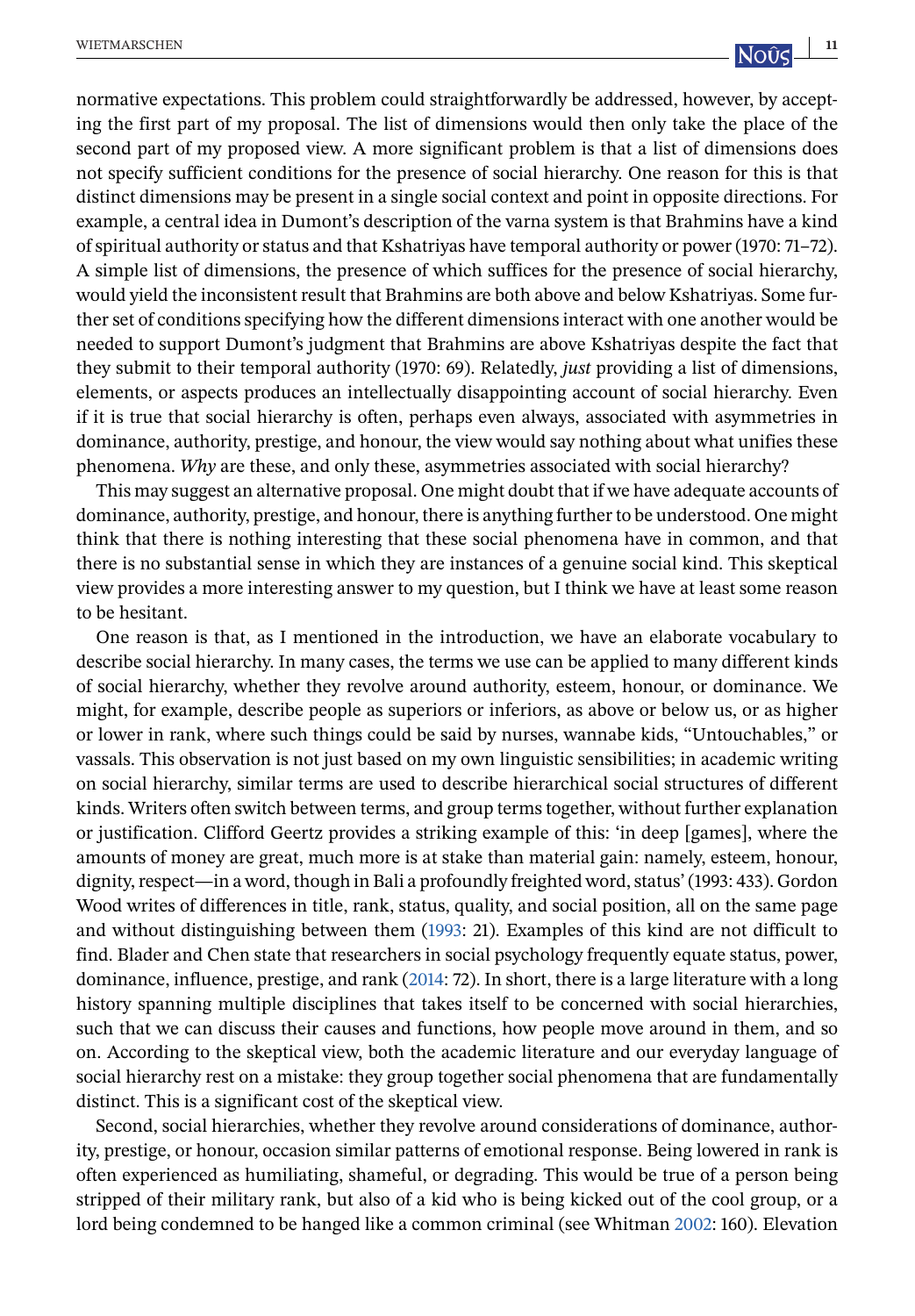in social position fills people with pride; deviations from proper treatment arouse indignation or anger. Those at the top are looked up to with envy and admiration; those at the bottom down on with pity, contempt, or disgust. Of course, emotional responses to social hierarchy-related phenomena vary from person to person and from social context to social context. Nonetheless, there is a general pattern of emotional responses that we find in association with social hierarchies generally. The skeptical view has no good explanation for this: if social hierarchy is nothing more than a label for a set of fundamentally distinct social phenomena, it is unclear why they should lead to a similar emotional involvement in their participants.

My account improves on both list views and skeptical views by tying valence to differential valuing. When asymmetries of different kinds are present in the same social context, my view holds that we have to look at the full sets of social norms regulating the interactions between the occupants of different social positions, and at the complete complexes of behaviour and attitude required of different participants. One position is above another just when the socially-required set of attitudes and behaviours towards their respective occupants constitutes valuing the occupants of one position more than those of the other. This is not to say that the ordering of different social positions is always clear: there may well be cases in which it is undetermined which of two positions is higher, and there may be cases in which it is difficult or impossible for us to know what the ordering is. Nonetheless, my view helps with mixed cases by tying the ordering of positions to the idea of valuing some persons more than others. On this picture, it is no surprise that we use the same language to talk about the many varieties of social hierarchy, because social hierarchy is a unified social phenomenon. It is also unsurprising that we find a certain consistency in the volitional and emotional relationships people have to different kinds of social hierarchy, because it is no surprise that people would be similarly concerned with different ways in which they are (socially expected to be) valued by others.

## **4.2 Advantage**

The second view holds that social hierarchy is a matter of relative advantage. Suppose we can, for each social position in a given social context, determine how advantageous it is to occupy that position. A set of social positions is hierarchically ordered, we can now say, just when it is more advantageous to occupy some social positions rather than others. The more advantageous a social position is, the higher it is placed in the hierarchy[.](#page-17-0)<sup>20</sup> This view is initially plausible. Many examples of social hierarchy fit the account. The social position of a full professor does seem advantageous compared to the social position of an untenured or adjunct professor, as does the position of Brahmin compared to the position of "Untouchable," lord to vassal, or cool kid to wannabe. In addition, the account straightforwardly explains valence; it explains why people are motivated by considerations of social hierarchy and why people would aspire to occupy higher rather than lower positions. The account does not explain the distinctive requirements and normative expectations involved in social hierarchy, but here again this problem can be addressed by building social norms into the view.

Different problems arise, however, depending on how advantage is understood. A first suggestion is to think of advantage in terms of welfare: a social position is advantageous to the occupant insofar as occupying that social position is good for the occupant. What is good for a person, or what contributes to a person's welfare, can in turn be understood in a number of different ways. One proposal would be to think of welfare as preference-satisfaction. It is no surprise that high social positions are often associated with high levels of preference-satisfaction—after all, it is often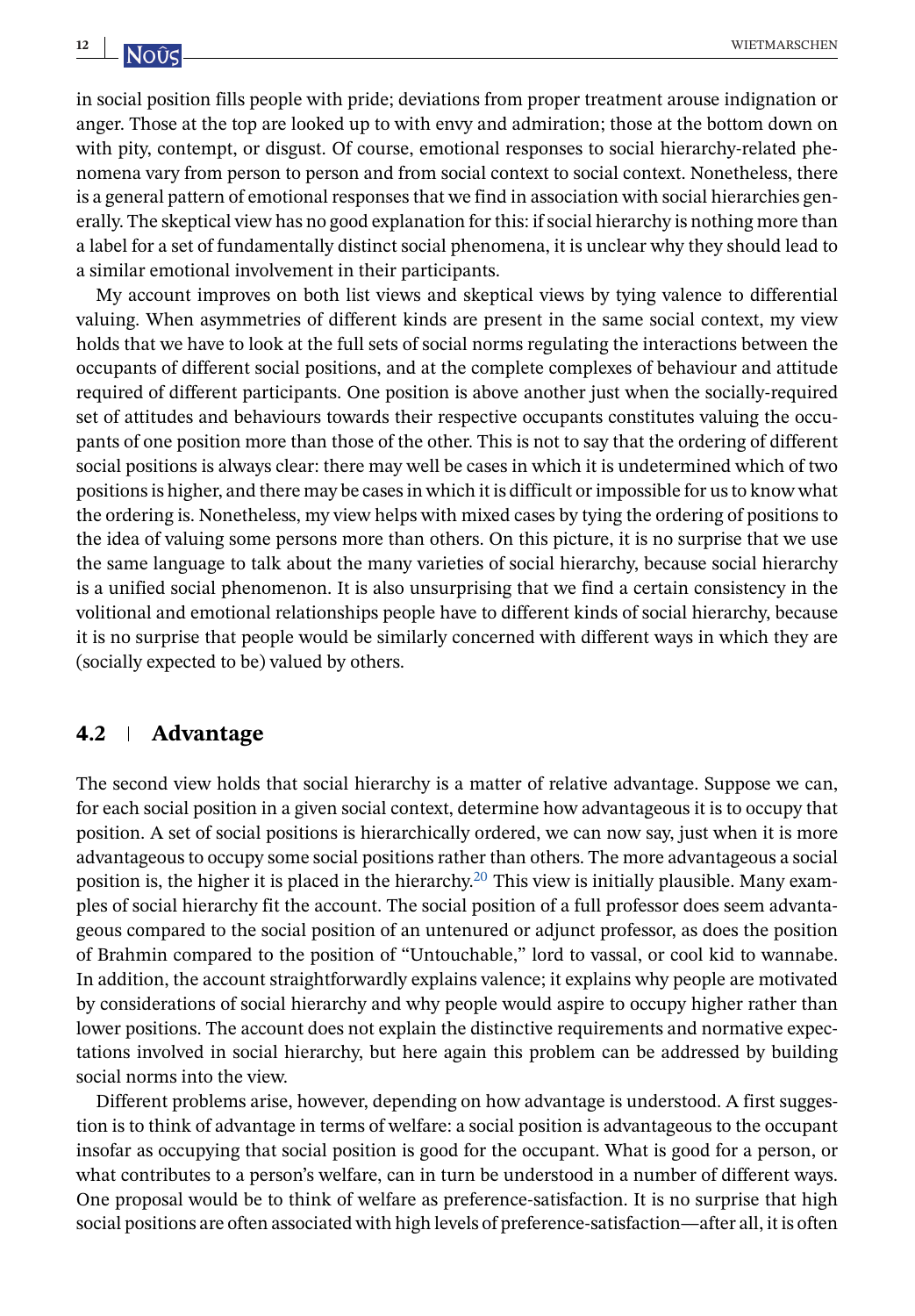possible to use one's power, authority, prestige, or honour to get what one wants. It is clearly not the case, however, that occupying a higher rather than a lower social position invariably results in higher levels of preference satisfaction as a downstream consequence. Being the head of state, for example, may make you a target of coups and assassination attempts and may leave you much worse off in terms of preference-satisfaction than those situated below you. The better version of this view ties the elevation of social positions to the extent to which the incidents of those social positions tend to satisfy their occupants' preferences. Being an assassination target is a downstream consequence but not normally an incident of the social position of head of state. However, counterexamples can be identified here as well. There is, first, the simple fact that preferences vary widely across individuals. The incidents of relatively high social positions may align well with the preferences of some individuals but not with those of others. There is no inconsistency in the idea that high social positions can come to be occupied by individuals who suffer in terms of preference-satisfaction as a result. Even if we help ourselves to some notion of the preferences of the average person, problems remain. In academic hierarchies, for example, it might well be that undergraduate students and postdocs generally fare better in terms of preference satisfaction, in virtue of their position, than higher-placed PhD students and assistant professors. In a military hierarchy, the distinctive social expectations attached to the position of lieutenant may generally produce greater preference-satisfaction than those attached to the position of colonel. Such observations would not lead us to conclude that postdocs are higher up in the academic hierarchy than assistant professors, or that lieutenants outrank colonels. Such facts may even be recognised by the participants in a given social context, so that the role of leader (or other relatively high positions)

A second way to understand welfare is in terms of a list of items that constitute well-being[.](#page-17-0)<sup>21</sup> We can now propose that the incidents of relatively high social positions constitute a greater contribution to the well-being of the occupant than the incidents of relatively low social positions, regardless of whether the occupant has a corresponding set of preferences to be satisfied. This view, too, is mistaken. As I suggested before, it is common for asymmetrical social relationships of *de facto* authority, prestige, and honour to be central to different kinds of social hierarchy. It is, however, also common for such social relationships to fail to correspond to differences in the extent to which people have legitimate authority, are estimable, or are honourable. The relationships between enslaved people and their enslavers, for example, may be characterised by a sharp asymmetry in *de facto* authority, but those enslavers have no corresponding legitimate authority. In some social contexts, there are social norms requiring people to be esteemed in accordance with the severity of the crimes they have committed (Jankowski [1991:](#page-18-0) 141–151), but having committed serious crimes is not a genuinely estimable quality. There is some plausibility to the claim that having one's legitimate authority recognised or being esteemed for one's estimable qualities is as such good for a person or as such a contributor to their well-being. It is not true, however, that these social phenomena are good for people regardless of such correspondence. It is not as such good for a student to be esteemed for having written a plagiarised paper, for a gang member to be esteemed for having committed serious crimes, or for a slave owner to have *de facto* authority over an enslaved person.

is seen as a burden to be shouldered rather than a benefit to be enjoyed.

A second main way to think of advantage is in terms of resources or assets. We could say that social positions are higher to the extent that they provide their occupants with greater access to various resources or assets, and we can say this without claiming that access to a greater bundle of resources invariably better satisfies people's preferences or contributes to their objective good. If the relevant resources are, in turn, narrowly understood as material resources, this view is quite clearly mistaken. The problem is that a common downstream consequence of occupying a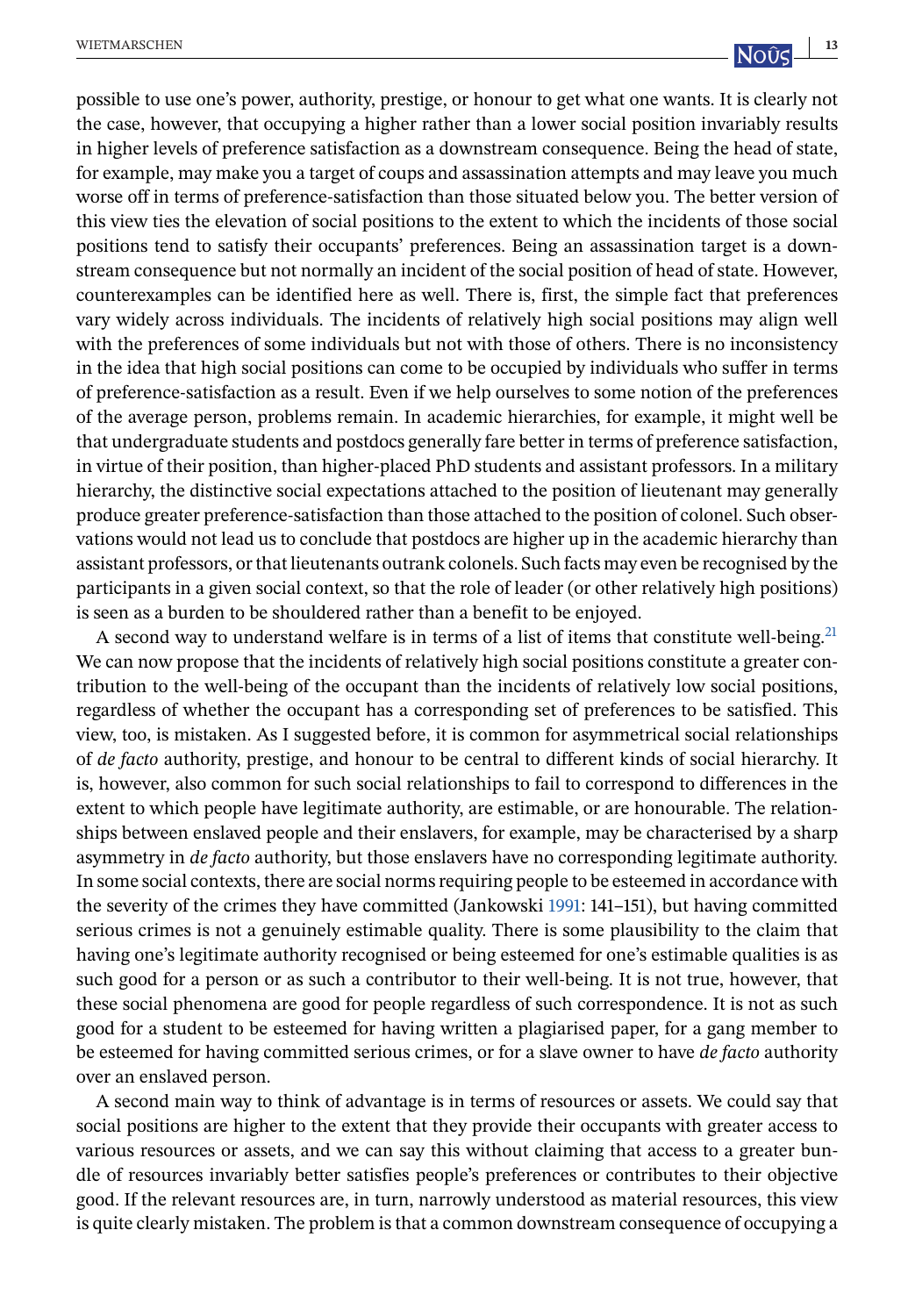relatively high social position is being confused for a defining feature of social hierarchy. It is true, for example, that being a writer who occupies a high place in a hierarchy of prestige and esteem will likely lead to greater sales, better book deals, and lucrative speaker invitations. It is not hard to imagine, however, that one can occupy a high place in a hierarchy of prestige without such associated differences in command over material goods. We might here also think of religious authorities bound by a vow of poverty.

Such examples suggest that the view requires a more expansive conception of the relevant assets or resources. Grusky and Weisshaar develop such a conception, distinguishing eight distinct asset groups, including social, cultural, honorific, and power assets, with examples of such assets including various kinds of honour and prestige, and power and authority over other people  $(2014: 2-4)$  $(2014: 2-4)$ [.](#page-17-0)<sup>22</sup> On this view, our highly esteemed writer and impoverished religious authority receive large amounts of honorific assets, and correctly count as occupying a high social position on this basis. The problems for the resulting view start with the observation that the suggested asset groups are similar to the dimensions, elements, or aspects listed by the views discussed in the previous subsection. If the current view *simply* takes the various proposed dimensions of social hierarchy and labels them assets or resources, then it faces the same objections. The current view seems better positioned to answer some of these objections, however, because it does not need to say that social hierarchy is present whenever different social positions are attached to different amounts of power, authority, prestige, *or* honour (or yet other assets); instead, it can say that one social position is above another just when it is attached to an *overall greater* bundle of assets.

An initial problem with this proposal is that it would incorrectly count *any* inequality in overall assets as a social hierarchy. Grusky and Weisshaar include physical and economic assets [\(2014:](#page-18-0) 2– 4), and so two people would stand in a hierarchical relationship to one another simply in virtue of having different levels of health or wealth, even if we assume all other assets to be equal. Suppose, however, that this issue can be resolved. The question would remain under which conditions one bundle of assets is overall greater than another. We have ways of answering this question when all the relevant assets are of an economic kind, such that their value can be measured in terms of their price. The range of assets we would need to recognise in order to adequately capture the many different kinds of social hierarchy must, however, be wider than such economic assets. The cool kid has access to some bundle of economic, honorific, social, cultural, and power assets, the wannabe kid to another; the same is true for Elizabeth and Lady de Bourgh, and for vassals and lords. According to which measure do we say that the latter have a greater overall bundle of assets than the former? A purely economic measure won't do, for the reasons given above. It is tempting to answer this question in terms of the extent to which different bundles of resources satisfy the preferences of those who possess them, or in terms of the extent to which they contribute to their objective good, but this would lead us back to the objections against welfare-based views.

A final suggestion would be that some asset-bundles provide individuals with greater social standing than other asset-bundles, and that people outrank others in a social hierarchy just when they have greater standing in that hierarchy. Of course, this suggestion would beg my question: I ask what it means for people to be above and below one another in a social hierarchy; the notion of differences in social standing would be another name for this phenomenon. My account does better on this point by constructing a notion of social standing out of socially required patterns of individual valuing-responses to persons. Of course, my account leaves many questions unanswered—I'm relying on a common understanding of what it is to value something, including valuing persons and valuing some persons more than others. Ultimately, these ideas need further explanation. I cannot rule out that some further explanation of what resources are, and of which resources there are and how they combine, might account for social hierarchy. I'm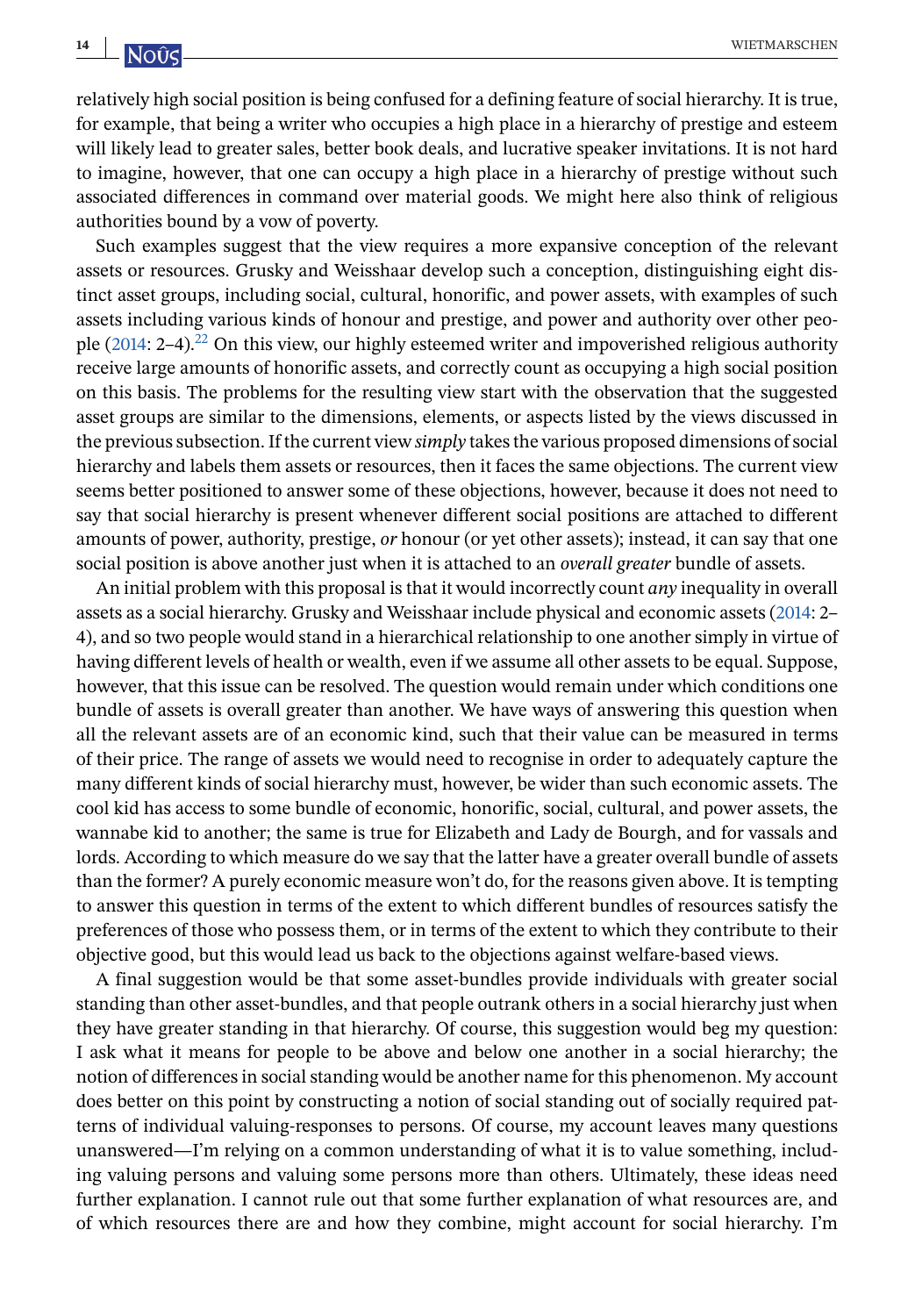skeptical, however, that we have much to gain from thinking about social phenomena in terms of the distribution of resources when the notion of resources is disconnected from ideas like welfare, preference satisfaction, well-being, and price.

## **4.3 Power and domination**

The third view holds that social hierarchy is a matter of asymmetrical power or domination. Work in the republican tradition, and especially the work of Pettit [\(1997,](#page-18-0) [2012\)](#page-18-0), has done much to clarify the notion of domination. One could propose that social positions A and B are hierarchically ordered just when the occupants of A dominate the occupants of B. I should note at the outset that such a view is not proposed by Pettit, nor by any other republican I am aware of. One reason could be that domination is not present in all social hierarchies, for example, hierarchies that largely revolve around differences in esteem and prestige. We could still maintain, however, that an important class of social hierarchies are fundamentally asymmetrical relationships of domination.

Even with this restriction in mind, problems remain and it is illustrative to see why. On Pettit's view, person B's choice between several options is dominated by another person A to the extent that A has the capacity to interfere in B's choice, where that capacity is not itself exercised on terms imposed by B. Understood in this way, the domination of one person's choice by another person is a ubiquitous phenomenon. One of Pettit's own examples of domination illustrates this rather well: 'there is only one copy of the newspaper available, you and I both wish to read it and, recognising the competition between us, you grab it first, thereby frustrating me' (2012, 40). In any realistic social relationship between two individuals, both parties will dominate a range of choices of the other person.

To account for social hierarchy, it would seem that we need an account of one person dominating another person, in addition to an account of one person dominating another's choice. Pettit provides us with such an account. Social justice requires, he argues, that each citizen is guaranteed their status as a free person in relation to their fellow citizens. All citizens must be protected against domination from their fellow citizens to such an extent that they enjoy freedom as nondomination. What does it mean, on Pettit's view, to be a person free from domination? The answer is that a non-dominated person satisfies the eyeball test:

They can look others in the eye without reason for the fear or deference that a power of interference might inspire; they can walk tall and assume public status, objective and subjective, of being equal in this regard with the best (2012: 84).

I take the language Pettit appeals to here—deference, walking tall, public status, and being equal with the best—to the the language of social equality. On this view, the domination of persons is explained in terms of social hierarchy, and not the other way around.

Perhaps some of these issues can be avoided if we turn to power rather than domination. Power is a more general notion and more plausibly characterises all hierarchical social relationships, not just authority or dominance hierarchies. We could propose that A is "above" B in a social hierarchy just when A has greater power than B, or just when A has greater power over B than B has over A[.](#page-17-0)<sup>23</sup> In any realistic social relationship between two individuals, hierarchical or not, each will have power to some extent and each will have certain kinds of power over the other person. This means that the proposal needs an answer to the kind of question Pettit answers with the eyeball test: under which conditions do differences in the power A and B have, or have over one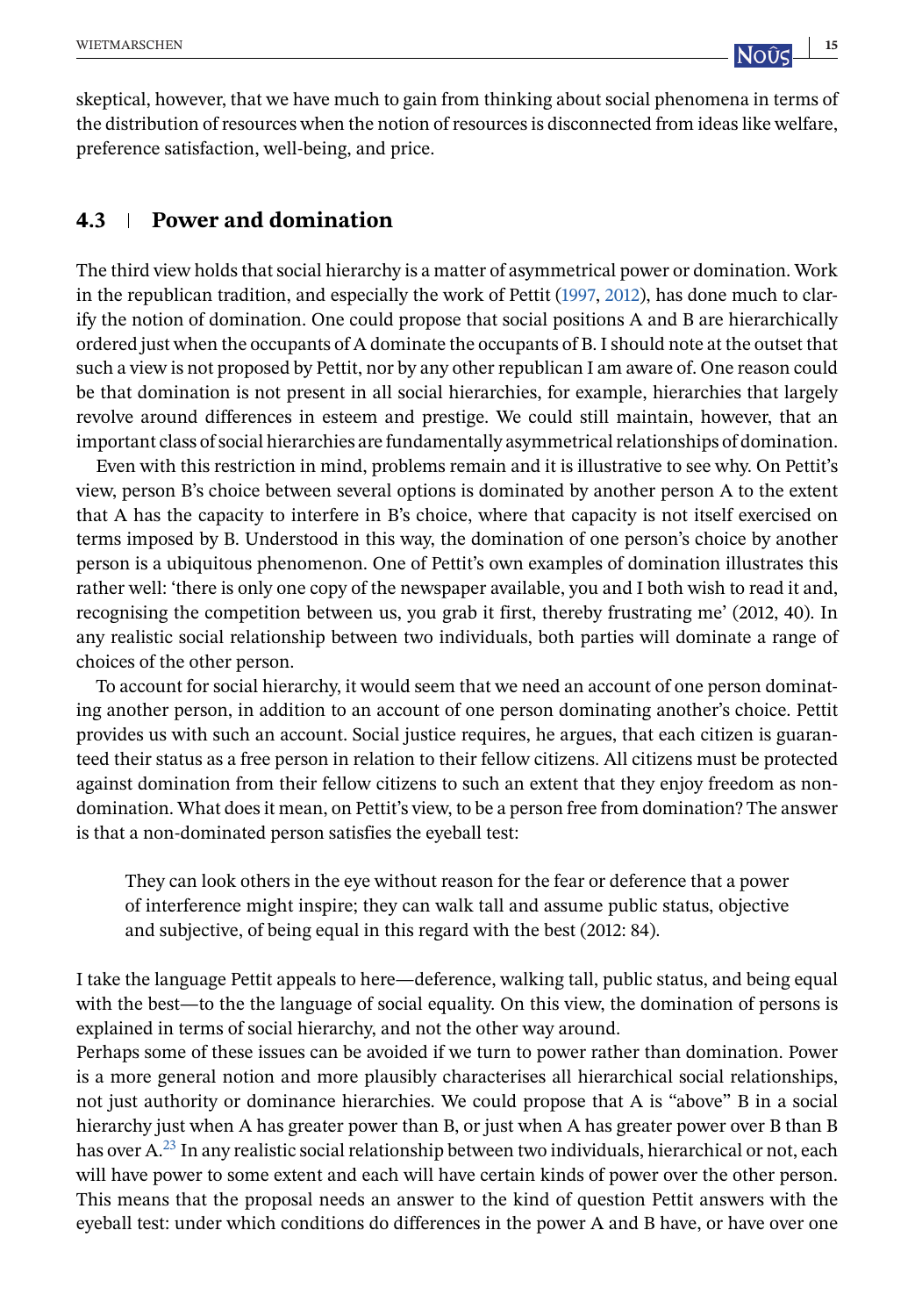<span id="page-15-0"></span>another, place A and B in a hierarchical social relationship? We need to answer this question using a conception of power that is at once general enough to account for a wide range of different kinds of social hierarchy, but specific enough to provide an informative explanation of social hierarchy. The literature on power is very large[,](#page-17-0)  $^{24}$  but I do not know of a conception of power that can play this role.

My proposed view of the nature of social hierarchy accounts for the role of power in two main ways. First, various ways in which individuals dominate, control, and have authority and power over other individuals is central to many kinds of social hierarchy. My account thinks of such social hierarchies as sets of social norms that put certain individuals in positions of power over others. Patterns of deference, obedience, respect, and submission on the one hand, and dominance, command, and aggression on the other, are normatively expected of individuals in a relevant social group. As I indicated, such patterns of attitude and behaviour can plausibly be seen as patterns of valuing, allowing the view to account for these kinds of authority and dominance hierarchies, but also for social hierarchies in which individuals having power over other individuals is less central. Second, since social hierarchies are constituted by sets of operative social norms, on my account, social hierarchy can itself be seen as an exercise of power by a group over its individual members. Hayward criticises the sociological literature on power for focussing exclusively on the intentional control of one agent by another, proposing to reconceptualise power as 'the network of social boundaries that delimits, for all, fields of possible action' [\(2000:](#page-18-0) 27). Given a conception of power along these lines, social hierarchies would count as structures of power on my account, with the relevant "boundaries" and "possible actions" understood specifically in terms of operative social norms.

## **5 CONCLUSION**

Over the course of my discussion, I have made reference to a wide range of social structures and social relationships. I have argued that when we describe these as examples of social hierarchy, we say something both substantial and true. This argument is not meant to challenge or undercut the important work that has been and continues to be done to investigate distinct kinds of social hierarchy. Instead, one aim of developing a general account of social hierarchy is to facilitate communication between different academic disciplines examining social hierarchies across different times and places. With regard to philosophy specifically, I expect that my account can provide a more solid conceptual foundation for debates about the normative assessment of social hierarchy and social equality—debates we see in the literature on relational egalitarianism and elsewhere without prejudging these normative questions. Relatedly, there is an important current that runs through modern social and political philosophy according to which the desire to acquire a kind of standing in the eyes of others—a desire for respect, esteem, status, or glory—is a key element of the moral psychology of citizens. My hope is that my account of social hierarchy can help us understand the nature of the motivation that is being ascribed to citizens in this tradition, so that we may better understand how a political society is to respond to these desires.

#### **NOTES**

- $<sup>1</sup>$  The concept of a social position or location is widely used in sociology, as well as in anthropology and political</sup> science. See Wasserman and Faust [\(1994\)](#page-19-0) for a helpful account.
- <sup>2</sup> In this article, I will largely avoid the language of *structure*. The main reason for this is that the concept of structure is one of the most contested concepts in the social sciences—employment of the concept of structure is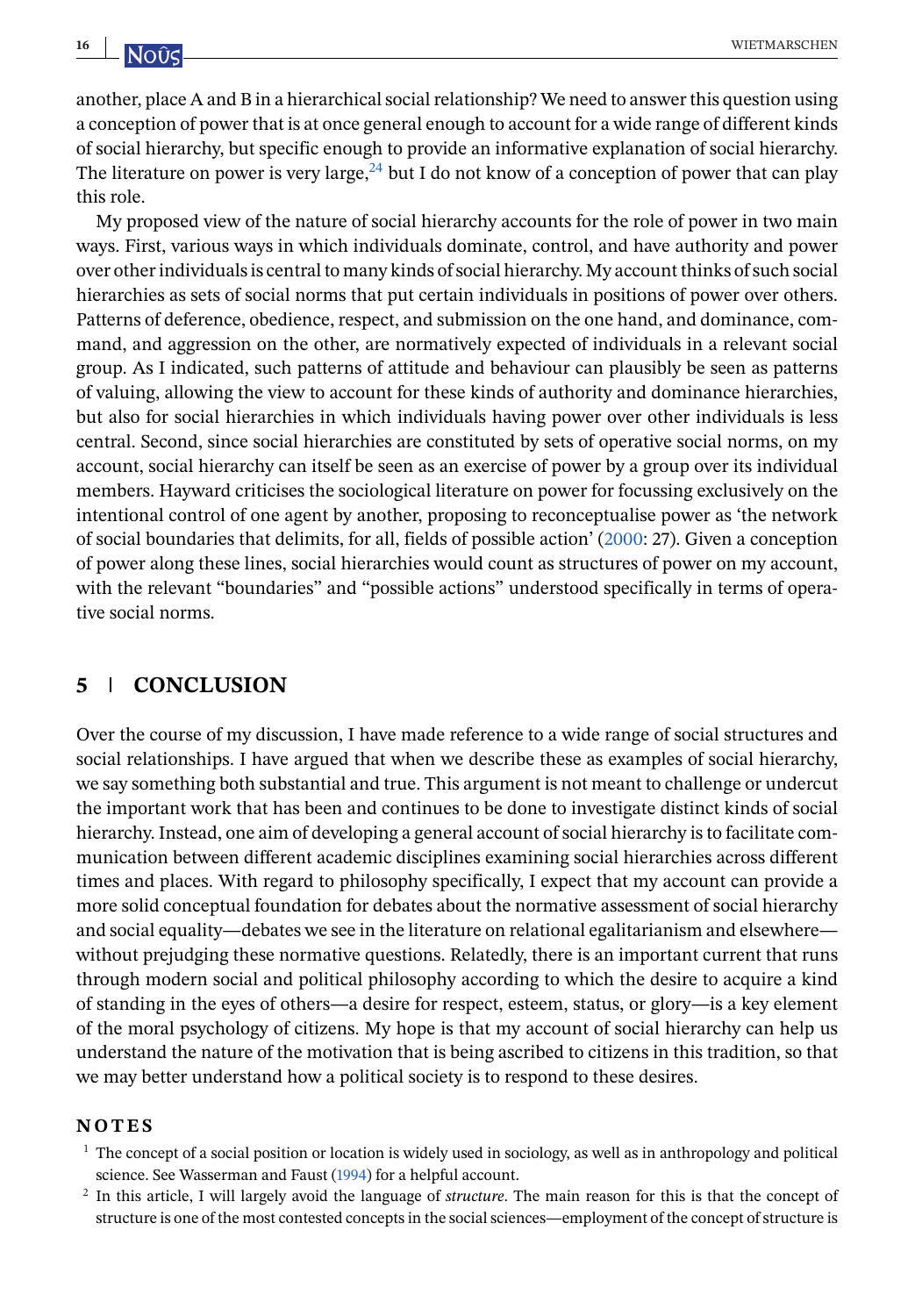<span id="page-16-0"></span>bound to generate confusion unless an explicit account of what is meant by it is provided (Sewell [\(1992\)](#page-19-0) provides an especially helpful take on these debates). For my purposes, it will not be necessary to enter into these debates.

- <sup>3</sup> The incidents of a social position should be distinguished from various downstream consequences of occupying a social position. It may be, for example, that occupying the social position of executioner tends to lead to various stress-related medical problems, but this would not count as an incident of his position.
- This paragraph is not in tension with the central insights from the literature on intersectionality. One of these insights is that different aspects of a single individual's identity can interact to produce distinct forms of disadvantage or privilege (Crenshaw [1989,](#page-18-0) [1991\)](#page-18-0). In my example, it may be that within the context of a church community, volunteers occupy distinct positions depending on whether they are men or women, or depending on whether they are prison guards or not. An accurate description of the different social positions in a church community would reflect the ways in which other aspects of the identity of its members (e.g. their gender, race, profession, or age) affect their social relationships to other members. Such interactions notwithstanding, individuals can occupy distinct social positions in different social contexts. I am grateful to an anonymous referee for this journal for requesting clarification on this point.
- <sup>5</sup> We do not, for example, give as an incident of one social position that the occupant is socially superior to, or above, or is of higher social standing than another.
- <sup>6</sup> On some views, hierarchical social relationships are fundamentally relationships between certain pluralities of persons—classes, castes, or gender or racial groups, say—not between individuals. I do not provide a direct argument against this idea. Instead, I aim to show that we need not be committed to such a view by defending an account of social hierarchy that allows for individuals to stand in hierarchical social relationships to other individuals. As will become clear in section [3,](#page-3-0) on the account I defend, it is true that individuals often stand in hierarchical relationships to others because of their categorisation into one or another group, class, or identity.
- <sup>7</sup> Many theorists note this fact about social hierarchy, but describe it in different terms. Ásta writes of constraints and enablements [\(2018:](#page-18-0) 17-18); Martin of different sets of possible actions, or action profiles (2009: 21). I choose the language of normative expectations to capture this.
- <sup>8</sup> The term "Untouchable" is sharply contested. Since I take my cue primarily from Ambedkar in discussing caste, I will continue to use his terminology, but will place the term in quotes to indicate that I am referring to his use of it.
- <sup>9</sup> The extent to which it is possible for individuals to move from one position to another is not the same for all social hierarchies. Bayle describes a lack of this kind of mobility as a characteristic of caste [\(1999:](#page-18-0) 8-10), and Ambedkar's description of caste as dividing people into "watertight compartments" suggests the same (2014: 18). Other social hierarchies—professional prestige hierarchies, for example, or the dominance hierarchies you might find in gangs or on playgrounds—may allow for more upward and downward movement of individuals. I'm grateful to an anonymous referee for this journal for bringing Ambedkar's views on this issue to my attention.
- <sup>10</sup> Bicchieri's formal account of social norms is developed in much greater detail in [\(2006\)](#page-18-0).
- $11$  Bicchieri draws a similar distinction between "followed" and merely existing social norms (2006: 11). Though little turns on this, I find her labelling somewhat misleading.
- $12$  This includes one of the main alternatives to Bicchieri's view, developed by Brennan, Eriksson, Goodin and Southwood [\(2013\)](#page-18-0).
- <sup>13</sup> This amendment does not run counter to any *argument* on Bicchieri's part; her account simply starts from the idea that social norms are rules of behaviour. Brennan, Eriksson, Goodin and Southwood [\(2013:](#page-18-0) 245-59) and van Wietmarschen [\(2021\)](#page-19-0) argue in some detail that social norms can require attitudes as well.
- <sup>14</sup> We may go on to ask why people would be motivated to conform to and enforce operative social norms. Bicchieri identifies three kinds of reasons: individuals may wish to avoid social sanctions, they may have a standing interest in being well thought off by others, and the expectations of others may provide them with evidence that the rule ought to be followed (2006: 23; Brennan, Eriksson, Goodin and Southwood [\(2013\)](#page-18-0) provide further discussion). Acting on such reasons does not entail that one considers the relevant social norms themselves to be justified. Hence, being motivated in these ways is consistent with resistance to social norms and to the social hierarchies they constitute, where this includes attempts to change them, or to dissolve them altogether.
- <sup>15</sup> I'm drawing here on accounts of valuing proposed by Anderson [\(1993\)](#page-17-0), Scheffler [\(2011\)](#page-18-0), and Svavarsdóttir [\(2014\)](#page-19-0). Note that I do not commit myself to a fitting attitude account of value: I'm merely claiming that something's being valuable *entails* that certain complexes of attitude and behaviour are fitting towards it, not that the former is identical to the latter (Svavarsdóttir [\(2014:](#page-19-0) 90-91) makes this point as well).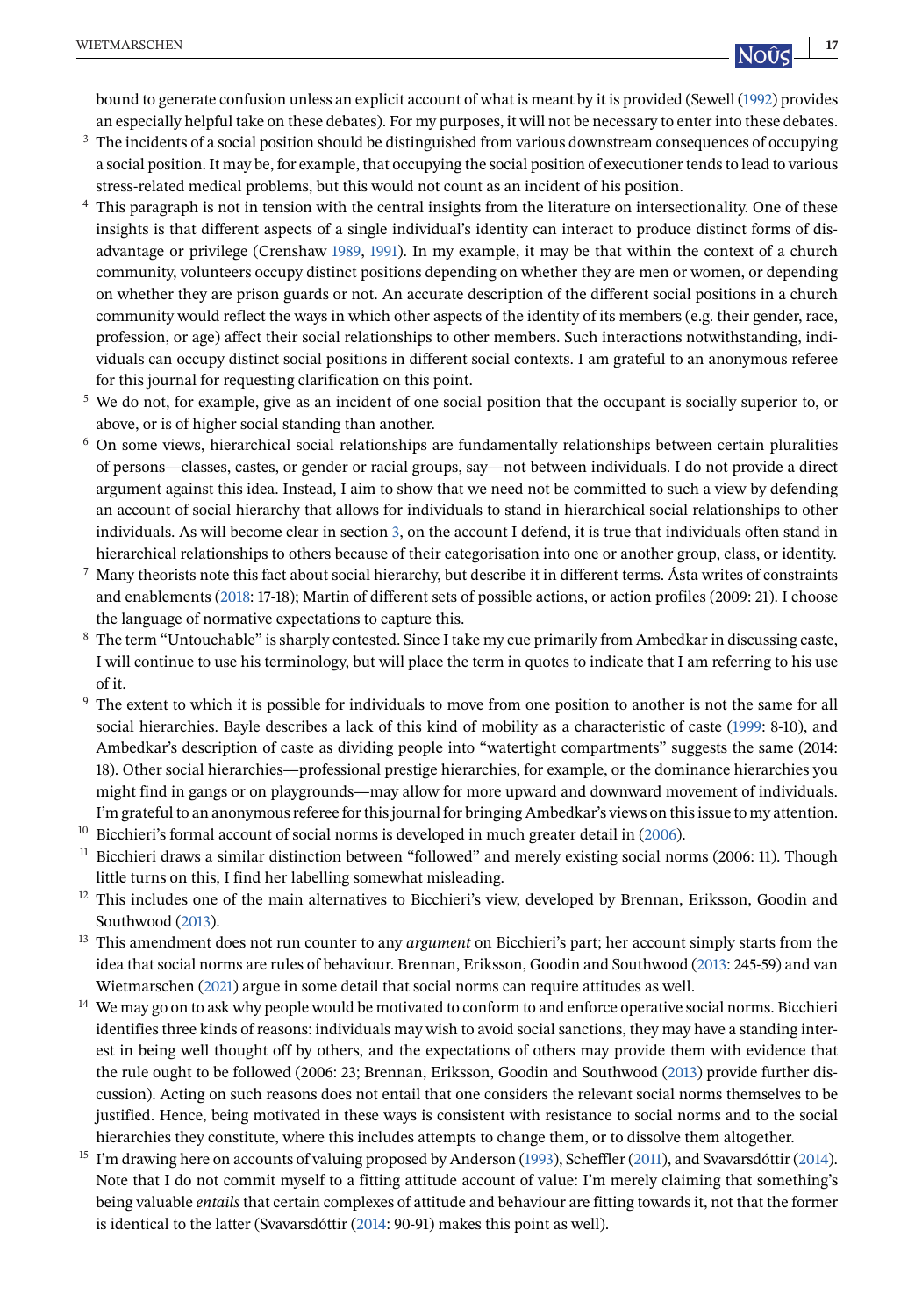- <sup>16</sup> In saying this, I side with Anderson (1993: 2) and Kubala [\(2017\)](#page-18-0), and against Scheffler [\(2011:](#page-18-0) 32). Similarly to Scheffler, Seidman holds that to value an object, we must see the object as valuable to ourselves [\(2009:](#page-19-0) 288-91), and on Scanlon's view we must take ourselves to have reasons for our response to the object given by various properties of the object (1998: 95).
- $17$  The previous two paragraphs only touch upon a few issues in an area of much greater complexity. Ultimately, my view needs a more systematic account of what it is to value people, and to value one person more than another. In this article, I rely on our standard conception of valuing, which means that I must leave some difficulties unaddressed.
- <sup>18</sup> Pecking orders among hens were first described by Schjelderup-Ebbe [\(1922\)](#page-19-0), see Chase and Lindquist [\(2009\)](#page-18-0) for an overview of the dominance literature.
- <sup>19</sup> Not all views distinguish these four phenomena—some take honour to be a kind of prestige, for example, or authority a kind of dominance—and some views include additional elements.
- $20$  On this view, social hierarchy is a matter of the relative advantageousness of occupying various social positions, not a matter of the relative advantage of the occupants. It is possible that a person who occupies a high social position is disadvantaged in various ways that are unrelated to her social position, so that she is overall less advantaged than other persons who occupy a lower social position. It is also possible for one person to occupy a high, and thus advantaged, social position in one social context, and a low social position in another.
- <sup>21</sup> On this type of view, the list does not just include desirable experiences and preference or desire-satisfaction (Crisp [2017\)](#page-18-0). I do not separately discuss hedonistic views in this article because the kinds of arguments used against views of social hierarchy based on preference-satisfaction can also be employed against hedonistic views.
- <sup>22</sup> Grusky and Weisshaar distinguish these asset groups in the process of providing a definition of *social stratification*. The relationships between the idea of social stratification and social hierarchy are complex, but it is fair to say that the concept of stratification is generally applied to a wider range of social phenomena than are the subject of this article. The attempt to account for social hierarchy in terms of distinct asset groups sketched in this paragraph is therefore mine, not theirs.
- <sup>23</sup> As before, to avoid issues of proliferation these proposals could incorporate the first part of my account, holding that social hierarchies are sets of social norms granting A greater power than, or over, B.
- $24$  Haugaard [\(2002\)](#page-18-0) provides a useful overview of the "power debate" in sociology.

## **ACKNOWLEDGEMENTS**

Previous versions of this article were presented at McGill University, Rijksuniversiteit Groningen, Stanford University, Tel Aviv University, Temple University, University College London, University of Sussex, and University of Warwick. My thanks to audience members and organisers at these institutions. I am also grateful to many individuals for their suggestions, comments, questions, and objections. With apologies to those I will inevitably forget to mention, some names that come to mind are Showkat Ali, Euan Allison, Aberdeen Berry, Michael Bratman, Hannah Carnegy-Arbuthnott, Stephen Darwall, Jessica Fischer, Michael Garnett, Amanda Greene, Sanneke de Haan, Sally Haslanger, Ulrike Heuer, David Hills, Lizzy Holt, Joe Horton, Jeff Howard, Kacper Kowalczyk, Krista Lawlor, RJ Leland, Emily McTernan, Rowan Mellor, Ben Miller, Véronique Munoz-Dardé, Lucy O'Brien, Filippa Ronquist, Grant Rozeboom, Andrea Sangiovanni, Assaf Sharon, Rob Simpson, Jonas Vandieken, Nikhil Venkatesh, James Q. Whitman, Lauren van Wietmarschen, and Allen Wood. This research was funded by the Leverhulme Trust, grant nr. RF-2018-377.

#### **REFERENCES**

Adler, A.A., & Adler, P. (1998). *Peer Power: Preadolescent Culture and Identity*. New Brunswick: Rutgers University Press.

Ambedkar, B.R. (2014). *The Annihilation of Caste*. London: Verso.

Anderson, E. (1993). *Value in Ethics and Economics*. Cambridge: Harvard University Press.

<span id="page-17-0"></span>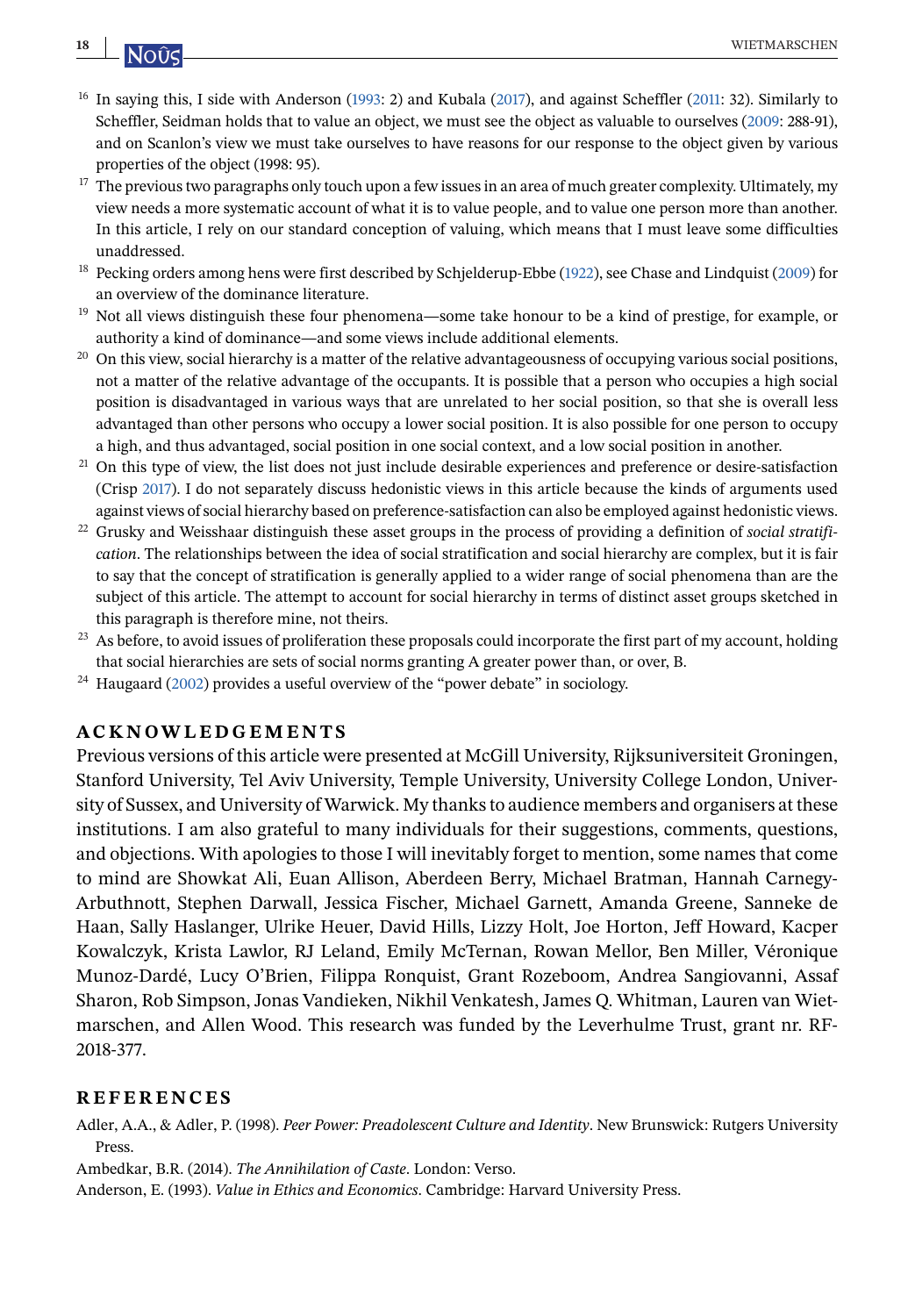- <span id="page-18-0"></span>Anderson, E. (2017). *Private Government*. Princeton: Princeton University Press. [https://doi.org/10.1515/](https://doi.org/10.1515/9781400887781) [9781400887781](https://doi.org/10.1515/9781400887781)
- Ásta. (2018). *Categories We Live By*. Oxford: Oxford University Press. [https://doi.org/10.1093/oso/9780190256791.](https://doi.org/10.1093/oso/9780190256791.001.0001) [001.0001](https://doi.org/10.1093/oso/9780190256791.001.0001)

Austen, J. (1882). *Pride and Prejudice*. London: Richard Bentley & Son.

- Bayle, S. (1999). *Caste, Society, and Politics in India from the Eighteenth Century to the Modern Age*. Cambridge: Cambridge University Press.
- Bicchieri, C. (2006). *The Grammar of Society*. Oxford: Oxford University Press. [https://doi.org/10.1017/](https://doi.org/10.1017/cbo9780511616037) [cbo9780511616037](https://doi.org/10.1017/cbo9780511616037)
- Bicchieri, C. (2017). *Norms in the Wild*. Oxford: Oxford University Press. [https://doi.org/10.1093/acprof:oso/](https://doi.org/10.1093/acprof:oso/9780190622046.001.0001) [9780190622046.001.0001](https://doi.org/10.1093/acprof:oso/9780190622046.001.0001)
- Blader, S.L., & Chen, Y-R. (2014). What's in a name? Status, power, and other forms of social hierarchy. In J.T. Cheng, J.L. Tracy & C. Anderson (Eds.), *The Psychology of Social Status* (pp. 71–95). New York: Springer. [https://doi.org/10.1007/978-1-4939-0867-7\\_4](https://doi.org/10.1007/978-1-4939-0867-7_4)
- Brennan, G., Eriksson, L., Goodin, R.E., & Southwood, N. (2013). *Explaining Norms*. Oxford: Oxford University Press. <https://doi.org/10.1093/acprof:oso/9780199654680.001.0001>
- Chase, I., & Lindquist, W.B. (2009). Dominance hierarchies. In P. Hedström & P. Bearman (Eds.), *The Oxford Handbook of Analytical Sociology* (pp. 566–591). Oxford: Oxford University Press. [https://doi.org/10.1093/oxfordhb/](https://doi.org/10.1093/oxfordhb/9780199215362.013.24) [9780199215362.013.24](https://doi.org/10.1093/oxfordhb/9780199215362.013.24)
- Cordelli, C. (2015). Justice as fairness and relational resources. *Journal of Political Philosophy*, *23*, 86–110. <https://doi.org/10.1111/jopp.12036>
- Crenshaw, K. (1989). Demarginalizing the intersection of race and sex: A Black feminist critique of antidiscrimination doctrine, feminist theory and antiracist politics. *University of Chicago Legal Forum*, 139–167.
- Crenshaw, K. (1991). Mapping the margins: Intersectionality, identity politics, and violence against women of color. *Stanford Law Review*, *43*, 1241–1299. <https://doi.org/10.2307/1229039>
- Crisp, R. (2017). *Well-Being.* The Stanford Encyclopedia of Philosophy, E.N. Zalta (Ed.), [https://plato.stanford.edu/](https://plato.stanford.edu/archives/fall2017/entries/well-being/) [archives/fall2017/entries/well-being/.](https://plato.stanford.edu/archives/fall2017/entries/well-being/)
- Fiske, S.T. (2011). *Envy Up, Scorn Down, How Status Divides Us*. New York: Russel Sage Foundation.
- Geertz, Clifford. (1993). *The Interpretation of Cultures*. London, Fontana Press.
- Grusky, D., & Weisshaar, K. (2014). *Social Stratification*. Boulder: Westview Press. [https://doi.org/10.4324/](https://doi.org/10.4324/9780429494642) [9780429494642](https://doi.org/10.4324/9780429494642)
- Haugaard, M. (Ed.) (2002). *Power: A Reader*. Manchester: Manchester University Press.
- Hayward, C.R. (2000). *De-Facing Power*. Cambridge: Cambridge University Press. [https://doi.org/10.1017/](https://doi.org/10.1017/cbo9780511490255) [cbo9780511490255](https://doi.org/10.1017/cbo9780511490255)
- Henrich, J., & Gil-White, F.J. (2001). The evolution of prestige. *Evolution and Human Behavior*, *22*, 165–196. [https://doi.org/10.1016/s1090-5138\(00\)00071-4](https://doi.org/10.1016/s1090-5138(00)00071-4)
- Jankowski, M.S. (1991). *Islands in the Street*. Berkeley: University of California Press. [https://doi.org/10.1525/](https://doi.org/10.1525/9780520911314) [9780520911314](https://doi.org/10.1525/9780520911314)
- Kolodny, N. (2014). Rule over none II: Social equality and the justification of democracy. *Philosophy & Public Affairs*, *42*, 287–336. <https://doi.org/10.1111/papa.12037>
- Kubala, R. (2017). Valuing and believing valuable. *Analysis*, *77*, 59–65. <https://doi.org/10.1093/analys/anx043>
- Lippert-Rasmussen, K. (2018). *Relational Egalitarianism*. Oxford: Oxford University Press. [https://doi.org/10.1017/](https://doi.org/10.1017/9781316675847) [9781316675847](https://doi.org/10.1017/9781316675847)
- Lynn, J.A. (2003). *Battle: A History of Combat and Culture*. Boulder: Westview Press.
- Martin, J.L. (2009). *Social Structures*. Princeton: Princeton University Press. <https://doi.org/10.1515/9781400830534>
- Pettit, P. (1997). *Republicanism: A Theory of Freedom and Government*. Oxford: Oxford University Press. [https://doi.](https://doi.org/10.1093/0198296428.001.0001) [org/10.1093/0198296428.001.0001](https://doi.org/10.1093/0198296428.001.0001)
- Pettit, P. (2012). *On the People's Terms: A Republican Theory and Model of Democracy*. Cambridge: Cambridge University Press. <https://doi.org/10.1017/cbo9781139017428>
- Ridgeway, C.L., & Balkwell, J.W. (1997). Group Processes and the Diffusion of Status Beliefs. *Social Psychology Quarterly*, *60*, 14–31. <https://doi.org/10.2307/2787009>
- Scheffler, S. (2011). Valuing. In R.J. Wallace, R. Kumar & S. Freeman (Eds.), *Reasons and Recognition* (pp. 23–39). Oxford: Oxford University Press. <https://doi.org/10.1093/acprof:oso/9780199753673.003.0002>